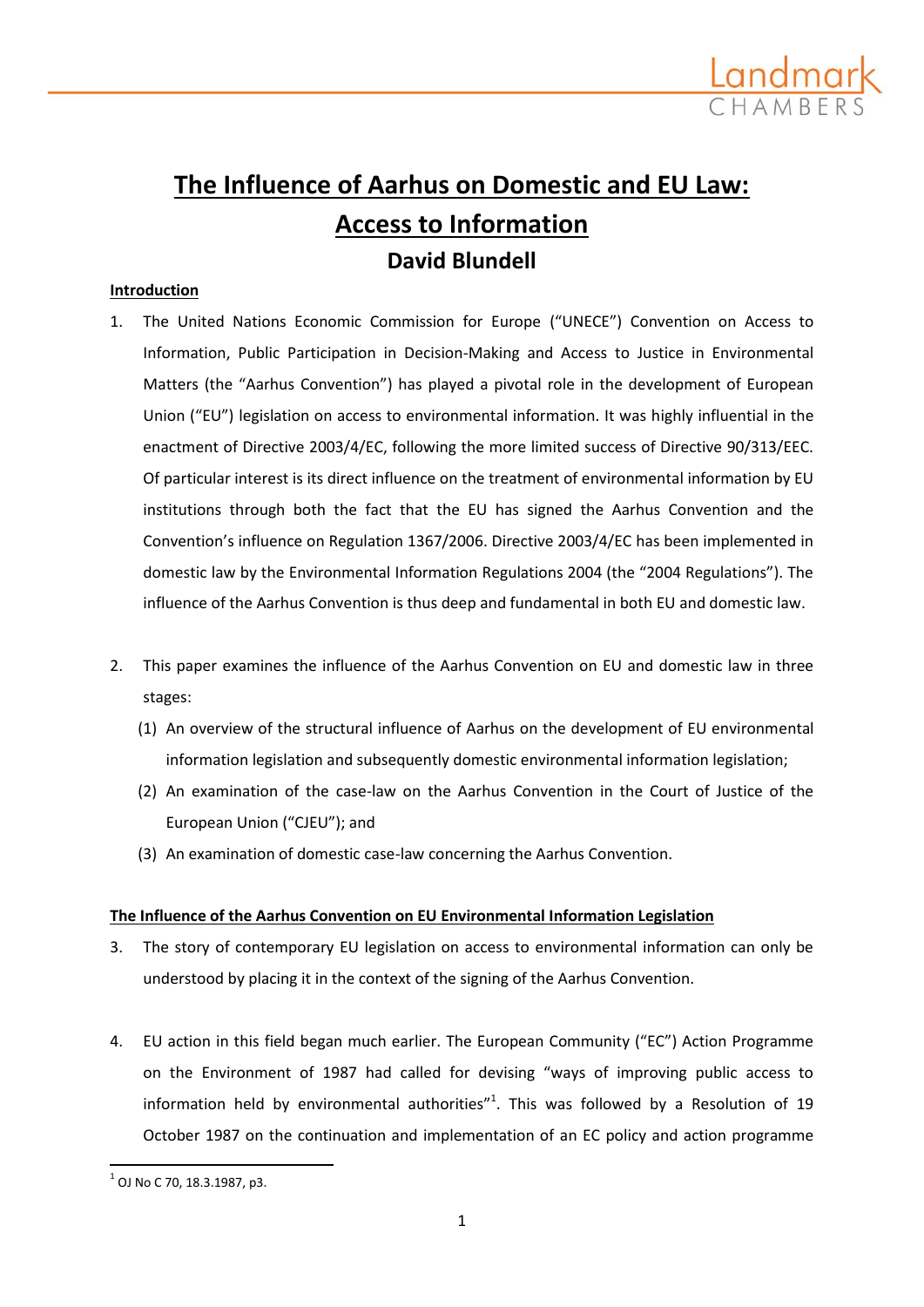

on the environment<sup>2</sup>, which declared the importance of concentrating Community action on certain priority areas, including better access to information on the environment. Similarly, the European Parliament had stressed in its Opinion on the fourth action programme by the EC on the environment<sup>3</sup> that "access to information for all must be made possible by a specific Community programme".

5. The result was the enactment of Council Direct 90/313/EEC of 7 June 1990 on the freedom of access to information on the environment. The objective of the Directive was to "ensure freedom of access to, and dissemination of, information on the environment held by public authorities and to set out the basic terms and conditions on which such information should be made available": Article 1. The obligation on Member States was, subject to exceptions set out in Article 3(2), to:

"[…] ensure that public authorities are required to make available information relating to the environment to any natural or legal person at his request and without his having to prove an interest."

[Article 3(1)]

- 6. The deadline for responding to requests was "as soon as possible and at the latest within two months": Article 3(4).
- 7. "Information relating to the environment" was defined in Article 2(a) as meaning:

"any available information in written, visual, aural or data-base form on the state of water, air, soil, fauna, flora, land and natural sites, and on activities (including those which give rise to nuisances such as noise) or measures adversely affecting, or likely so to affect these, and on activities or measures designed to protect these, including administrative measures and environmental management programmes".

8. "Public authorities" were defined by Article 2(b) to mean:

"any public administration at national, regional or local level with responsibilities, and possessing information, relating to the environment with the exception of bodies acting in a judicial or legislative capacity".

9. Member States were required to implement the Directive by 31 December 1992 at the latest. There was provision in Article 8 for Member States to report to the Commission four years after the implementation date on "the experience gained in the light of which the Commission shall

<sup>2</sup> OJ No C 289, 29.10.87, p3.

 $^3$  OJ No C 156, 15.6.1987, p138.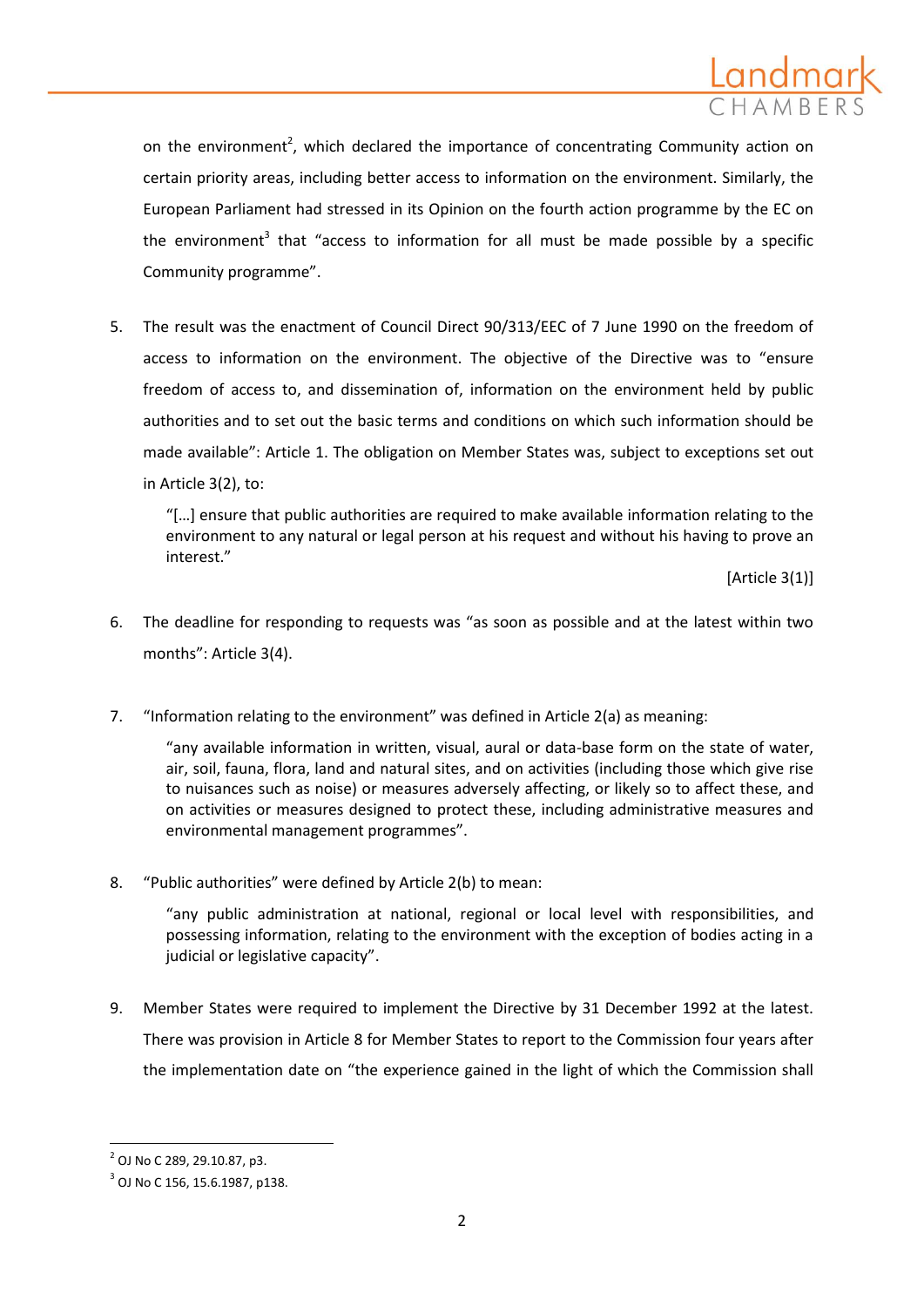

make a report to the European Parliament and the Council together with any proposal for revision which it may consider appropriate".

- 10. The Directive was not a wholehearted success. The Commission wrote to the (then) fifteen Member States reminding them of their four-year reporting obligations on 25 July 1996. It provided them with a questionnaire listing the matters which, at a minimum, the national reports were expected to cover. The reminder did not have the desired effect, as by 31 December 1996 only one report had been sent to the Commission<sup>4</sup>. A reminder was sent to the Member States concerned at the beginning of 1997, urging them to send the reports as soon as possible. This was to no effect. The Commission subsequently launched multiple infraction proceedings in the course of 1997 against the recalcitrant Member States. Perhaps unsurprisingly, this had the desired effect. However, in the Commission's opinion the reports "varied in the amount of useful detail provided"<sup>5</sup>.
- 11. Having eventually received the reports from Member States, the Commission collated the common concerns expressed in the Directive and summarised them as being that<sup>6</sup>:
	- (1) The definition of "information relating to the environment" in Article 2(a) was being strictly interpreted with the result that requests for information on radiation and nuclear energy were being refused, as well as requests for the financial analysis underpinning environment projects;
	- (2) In some cases, the term "public authorities" in Article 2(b) was being strictly interpreted, as was the concept of "responsibilities relating to the environment" in Article 6;
	- (3) The Article 3 exceptions were being applied too broadly;
	- (4) There were failures to comply with the two-month time limit for dealing with requests;
	- (5) There complaints about delays and the cost of review proceedings; and
	- (6) There were complaints about charging, both in terms of the amount charged and the fact that charges were levied when requests were refused.

<sup>&</sup>lt;sup>4</sup> Commission, Report on the experience gained in the application of Directive 90/313/EEC. COM (2000) 400 of 29 June 2000, at p3.

<sup>&</sup>lt;sup>5</sup> Ibid., p4. The Commission concluded that "Most of the reports contained no, or only very limited, statistical data. Some included a significant amount of data relevant to the national experience but from which no firm conclusions can be drawn at the Community level."

 $^6$  At pp4-5.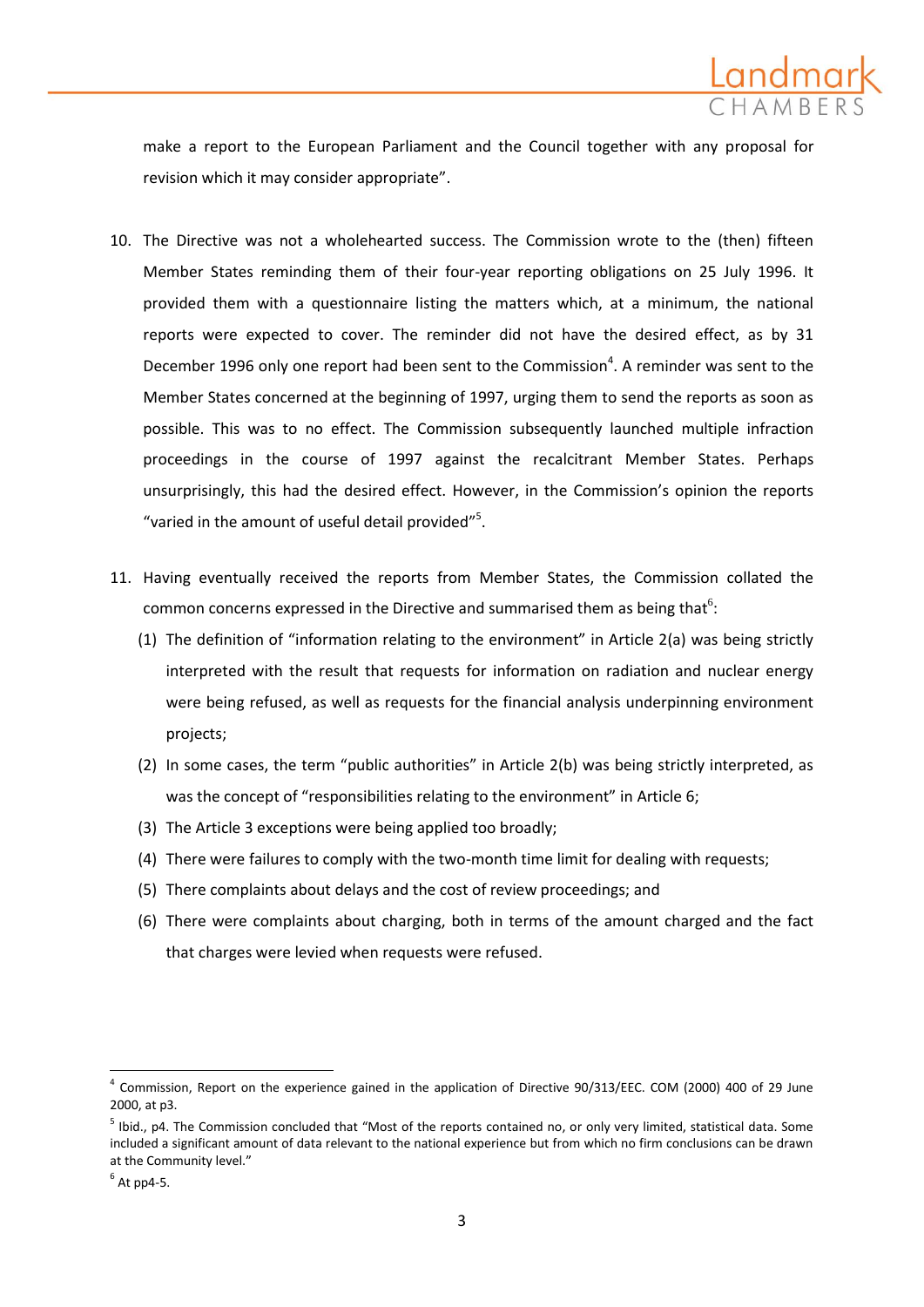

12. The Commission then noted the recent signing of the Aarhus Convention, including by the EC. In

a passage which provides an interesting insight into the development of the Convention, as well

as into the importance of the involvement of NGOs in the process, the Commission stated that<sup>7</sup>:

"Although the first draft of the provisions in the Convention relating to access to environmental information were largely inspired by the Directive, subsequent negotiations highlighted the weaknesses or shortcomings of the latter in the light of experience gained in its application. NGOs concerned with the environment participated actively and constructively in the negotiations on an equal footing with national delegations. The Commission considers that the final text of the Convention represents a clear advance on the provisions of the Directive."

13. In light of the weaknesses that had been identified in Directive 90/313/EEC, the Commission

proposed a replacement Directive in the following terms<sup>8</sup>:

"In the light of the foregoing, the Commission considers it desirable to replace the Directive with a new Directive on freedom of access to environmental information. A proposal for such a new Directive accompanies this report. The Commission's proposal aims to correct the shortcomings in the Directive identified above and so lead to strengthened legislation in the Member States. It also aims to align Community legislation with the Aarhus Convention so as to enable the Community to ratify that Convention. Proper implementation of any new Directive, as well as its effective application, will be of the utmost importance in securing improved rights to information across the European Union."

14. The key provision of the Aarhus Convention which is of relevance to the development of EU

legislation on environmental information is Article 4, which provides, so far as is relevant, as

follows:

"1. Each Party shall ensure that, subject to the following paragraphs of this article, public authorities, in response to a request for environmental information, make such information available to the public, within the framework of national legislation, including, where requested and subject to subparagraph (b) below, copies of the actual documentation containing or comprising such information:

- (a) Without an interest having to be stated;
- (b) In the form requested unless:
	- (i) It is reasonable for the public authority to make it available in another form, in which case reasons shall be given for making it available in that form; or
	- (ii) The information is already publicly available in another form.

2. The environmental information referred to in paragraph 1 above shall be made available as soon as possible and at the latest within one month after the request has been submitted, unless the volume and the complexity of the information justify an extension of this period up to two months after the request. The applicant shall be informed of any extension and of the reasons justifying it.

 $^7$  See pp 8-9.

 $^8$  P12.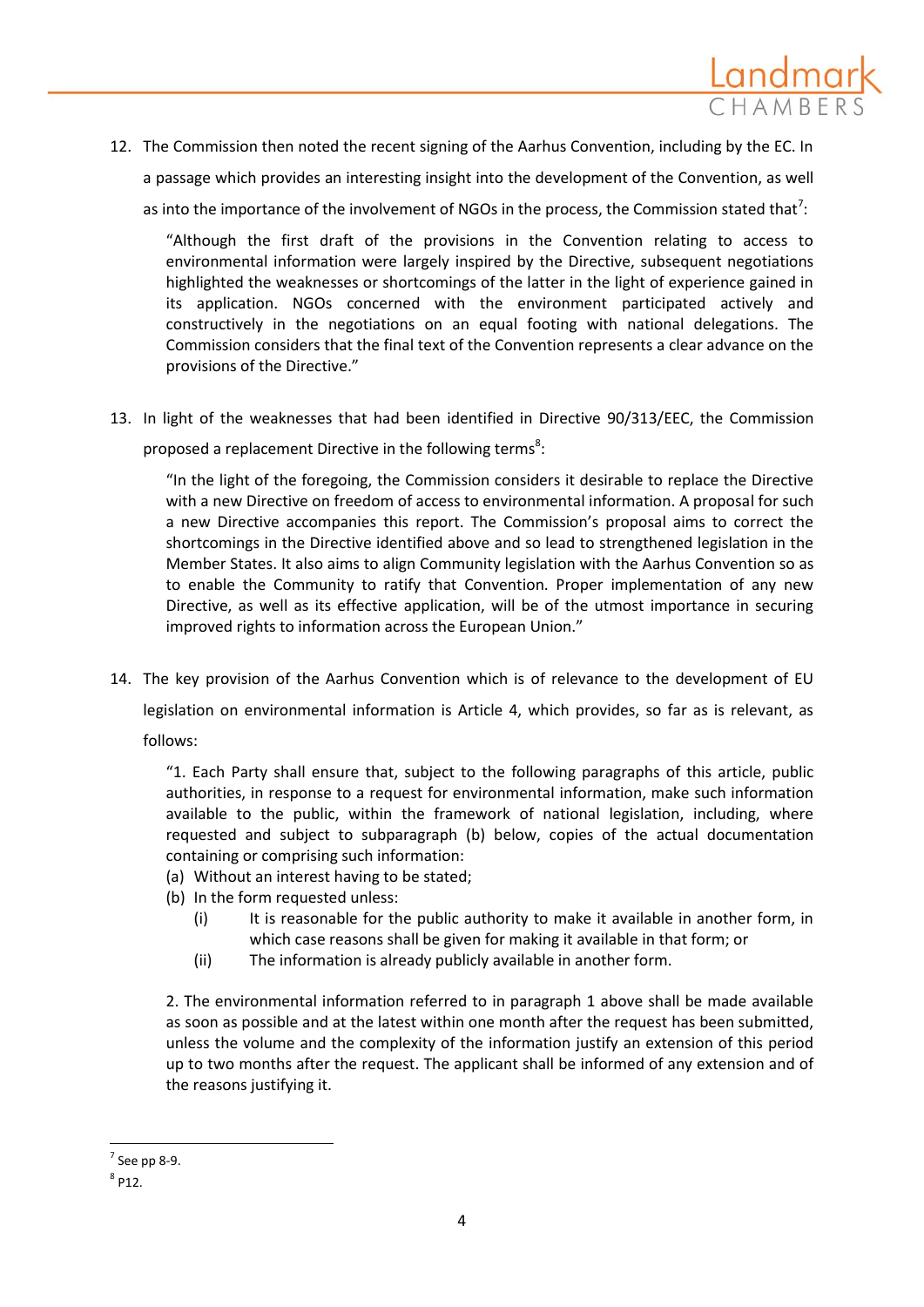

3. A request for environmental information may be refused if:

- (a) The public authority to which the request is addressed does not hold the environmental information requested;
- (b) The request is manifestly unreasonable or formulated in too general a manner; or
- (c) The request concerns material in the course of completion or concerns internal communications of public authorities where such an exemption is provided for in national law or customary practice, taking into account the public interest served by disclosure.

4. A request for environmental information may be refused if the disclosure would adversely affect:

- (a) The confidentiality of the proceedings of public authorities, where such confidentiality is provided for under national law;
- (b) International relations, national defence or public security;
- (c) The course of justice, the ability of a person to receive a fair trial or the ability of a public authority to conduct an enquiry of a criminal or disciplinary nature;
- (d) The confidentiality of commercial and industrial information, where such confidentiality is protected by law in order to protect a legitimate economic interest. Within this framework, information on emissions which is relevant for the protection of the environment shall be disclosed;
- (e) Intellectual property rights;
- (f) The confidentiality of personal data and/or files relating to a natural person where that person has not consented to the disclosure of the information to the public, where such confidentiality is provided for in national law;
- (g) The interests of a third party which has supplied the information requested without that party being under or capable of being put under a legal obligation to do so, and where that party does not consent to the release of the material; or
- (h) The environment to which the information relates, such as the breeding sites of rare species.

The aforementioned grounds for refusal shall be interpreted in a restrictive way, taking into account the public interest served by disclosure and taking into account whether the information requested relates to emissions into the environment.

5. Where a public authority does not hold the environmental information requested, this public authority shall, as promptly as possible, inform the applicant of the public authority to which it believes it is possible to apply for the information requested or transfer the request to that authority and inform the applicant accordingly.

6. Each Party shall ensure that, if information exempted from disclosure under paragraphs 3(c) and 4 above can be separated out without prejudice to the confidentiality of the information exempted, public authorities shall make available the remainder of the environmental information that has been requested.

7. A refusal of a request shall be in writing if the request was in writing or the applicant so requests. A refusal shall state the reasons for the refusal and give information on access to the review procedure provided for in accordance with article 9. The refusal shall be made as soon as possible and at the latest within one month, unless the complexity of the information justifies an extension of this period up to two months after the request. The applicant shall be informed of any extension and of the reasons justifying it.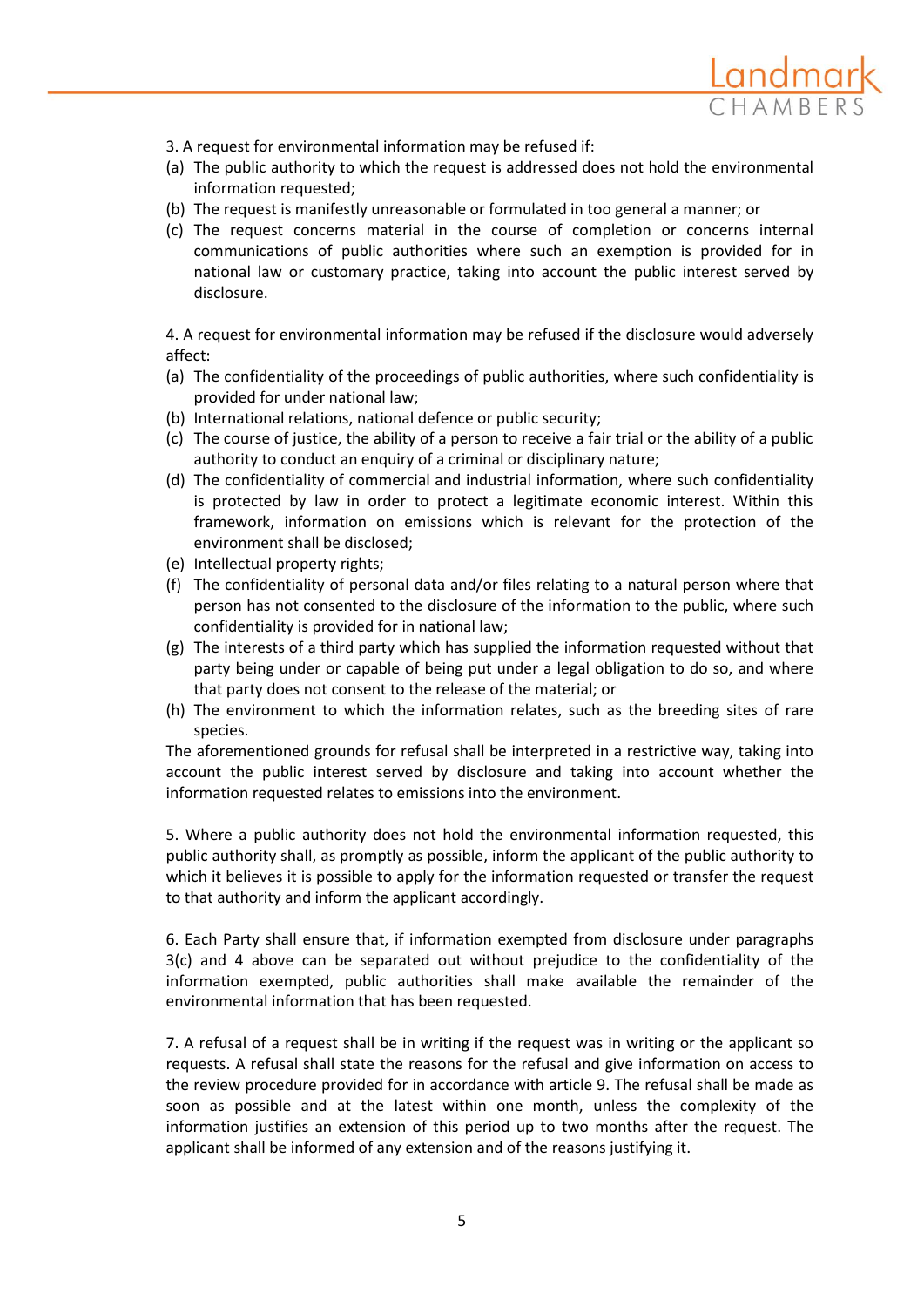

8. Each Party may allow its public authorities to make a charge for supplying information, but such charge shall not exceed a reasonable amount. Public authorities intending to make such a charge for supplying information shall make available to applicants a schedule of charges which may be levied, indicating the circumstances in which they may be levied or waived and when the supply of information is conditional on the advance payment of such a charge."

15. Crucial to understanding the operation of the freedom of information provisions in Article 4 is

the definition of "environmental information" in Article 2(3):

""Environmental information" means any information in written, visual, aural, electronic or any other material form on:

- (a) The state of elements of the environment, such as air and atmosphere, water, soil, land, landscape and natural sites, biological diversity and its components, including genetically modified organisms, and the interaction among these elements;
- (b) Factors, such as substances, energy, noise and radiation, and activities or measures, including administrative measures, environmental agreements, policies, legislation, plans and programmes, affecting or likely to affect the elements of the environment within the scope of subparagraph (a) above, and cost-benefit and other economic analyses and assumptions used in environmental decision-making;
- (c) The state of human health and safety, conditions of human life, cultural sites and built structures, inasmuch as they are or may be affected by the state of the elements of the environment or, through these elements, by the factors, activities or measures referred to in subparagraph (b) above;"
- 16. Similarly of importance is the definition of "public authority" in Article 2(2):

""Public authority" means:

- (a) Government at national, regional and other level;
- (b) Natural or legal persons performing public administrative functions under national law, including specific duties, activities or services in relation to the environment;
- (c) Any other natural or legal persons having public responsibilities or functions, or providing public services, in relation to the environment, under the control of a body or person falling within subparagraphs (a) or (b) above;
- (d) The institutions of any regional economic integration organization referred to in article 17 which is a Party to this Convention.

This definition does not include bodies or institutions acting in a judicial or legislative capacity."

17. Article 5 is also relevant, making provision for the "Collection and Dissemination of Environmental Information". It includes measures to ensure that public authority information systems are effective in providing publicly accessible information, including the progressive provision of information on "electronic databases which are easily accessible to the public through public telecommunications networks": Article 5(3). It also includes provision for each State Party to publish and disseminate a national report on the state of the environment at regular intervals not exceeding three or four years. The Article 5 provisions are without prejudice to the exemptions in Article 4(3) and (4).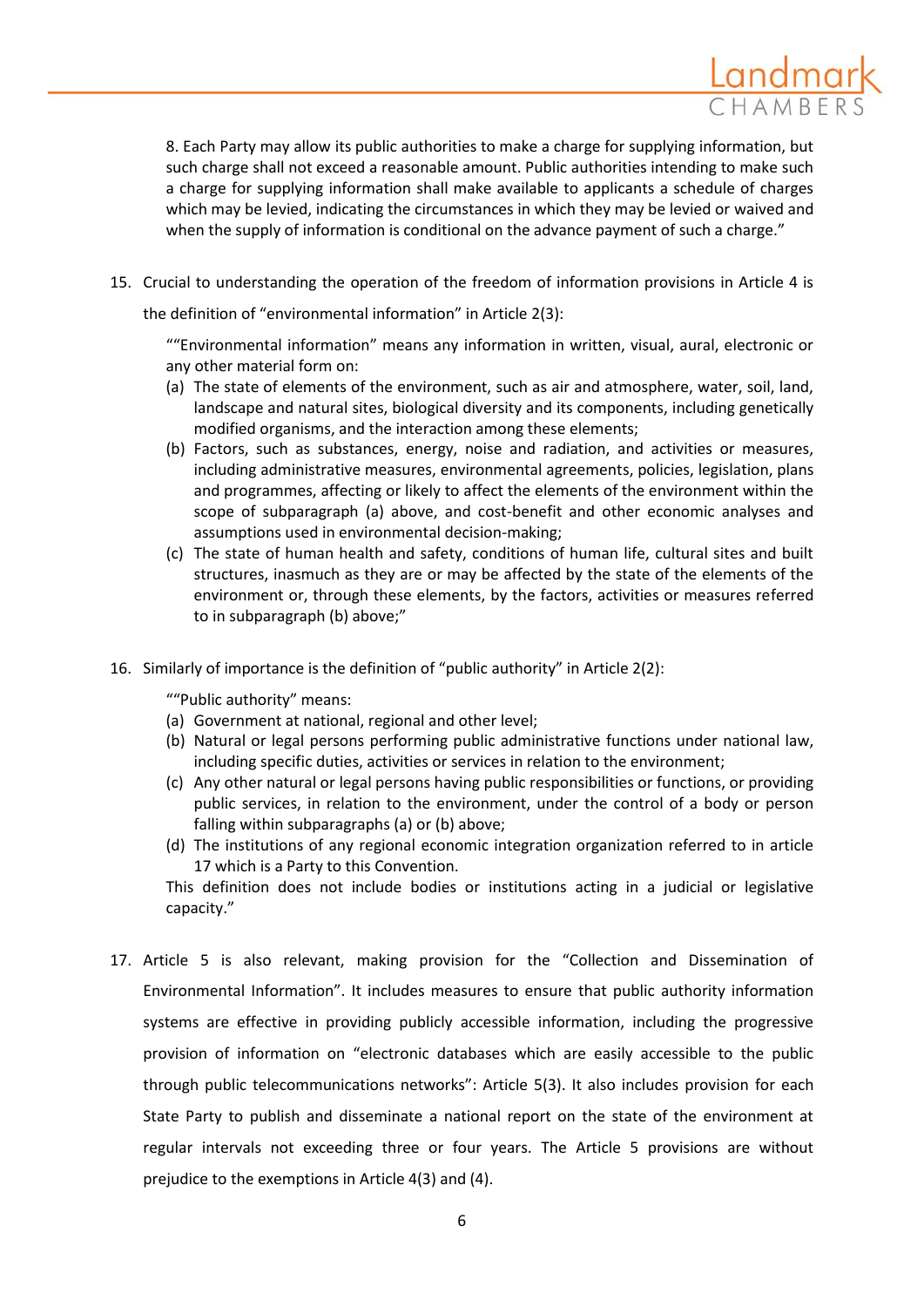

- 18. A number of points of distinction between the Convention and Directive 90/313/EEC can be noted, in particular:
	- (1) The extended definition of environmental information:
	- i. Defined by the Directive as *"any available information… on the state of water, air, soil, fauna, flora, land and natural sites, and on activities… or measures adversely affecting, or likely so to affect these, and on activities or measures designed to protect these, including administrative measures and environmental management programmes"*;
	- ii. By contrast, the Convention defines environmental information as information on *"the state of elements of the environment, such as air and atmosphere, water, soil, land, landscape and natural sites, biological diversity and its components, including genetically modified organisms and the interaction of these elements"*, a series of "*factors*" and "*measures [...] affecting or likely to affect the elements of the environment*" and "*the state of human health and safety, conditions of human life, cultural sites and built structures, inasmuch as they are or may be affected by the state of elements of the environment or […] factors, activities or measures*";
	- (2) An extended definition of public authorities;
	- i. Defined in the Directive as *"any public administration at national, regional or local level with responsibilities, and possessing information, relating to the environment…"*;
	- ii. The Convention definition includes national, regional and other levels of Government but also extends to *"Natural or legal persons performing public administrative functions under national law, including specific duties, activities or services in relation to the environment*" and to *"Any other natural or legal persons having public responsibilities or functions, or providing public services, in relation to the environment, under the control of a body or person [which satisfies the definition of part of Government or a natural or legal person performing public administrative functions]"*;
	- (3) More detailed provision concerning the form in which information is to be made available;
	- (4) Shorter deadlines for making the information available;
	- (5) Limitations on the operation of the exceptions namely though the requirement in Article 4(4) of the Convention that exceptions be interpreted in a restrictive way taking into account the public interest served by disclosure;
	- (6) Additional duties placed on national authorities for collecting and disseminating information; and
	- (7) Requiring that reviews provided by national authorities include review by a court of law, and that reviews be expeditious (see Article 9 of the Convention).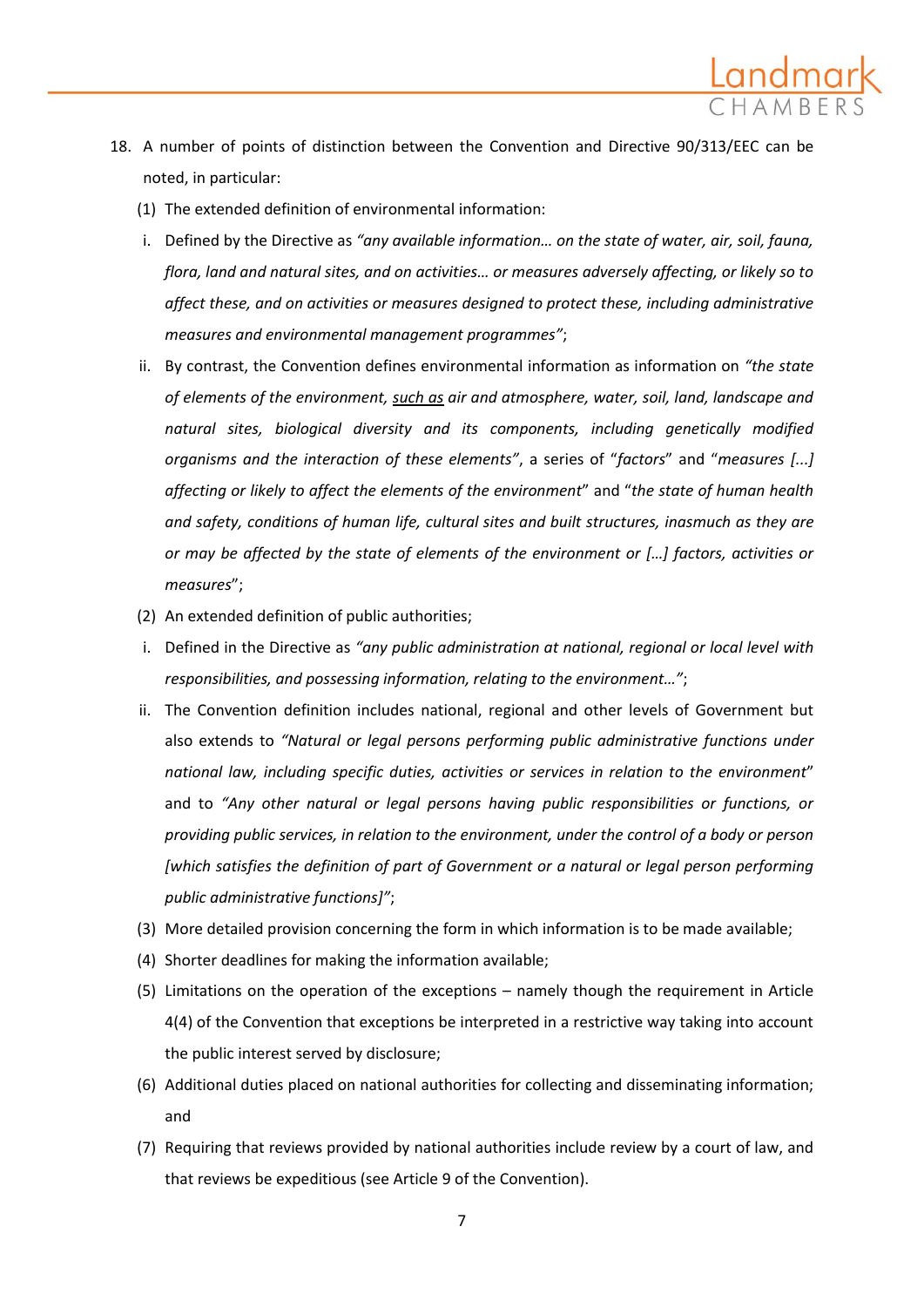

19. The European Community signed the Convention on 25 June 1998, as did the United Kingdom ("UK"). The Convention was approved on behalf of the Community by Council Decision 2005/370. On signing it, the Commission declared that:

"The European Community wishes to express its great satisfaction with the present Convention as an essential step forward in further encouraging and supporting public awareness in the field of environment and better implementation of environmental legislation in the UNECE region, in accordance with the principle of sustainable development.

Fully supporting the objectives pursued by the Convention and considering that the European Community itself is being actively involved in the protection of the environment through a comprehensive and evolving set of legislation, it was felt important not only to sign up to the Convention at Community level but also to cover its own institutions, alongside national public authorities.

Within the institutional and legal context of the Community and given also the provisions of the Treaty of Amsterdam with respect to future legislation on transparency, the Community also declares that the Community institutions will apply the Convention within the framework of their existing and future rules on access to documents and other relevant rules of Community law in the field covered by the Convention.

The Community will consider whether any further declarations will be necessary when ratifying the Convention for the purpose of its application to Community institutions."

[Emphasis added]

20. In view of the Commission's previous endorsement of the Convention and the EC's expression of satisfaction with its terms, it was no surprise that it proved highly influential in the drafting of the replacement Directive envisaged by the Commission in 2000. Directive 2003/4/EC (the "Environmental Information Directive") was the result and the new Directive is heavily based on the Convention. In its declaration at the time of approving the Convention on 17 February 2005, the EC stated that it "has already adopted several legal instruments, binding on its Member States, implementing provisions of this Convention" and went on expressly to refer to Directive 2003/4/EC. Further, the fifth recital to the 2003 Directive provides that:

"Provisions of Community law must be consistent with [the Aarhus] Convention with a view to its conclusion by the European Community."

21. There can be no doubt, therefore, that one of the purposes of the 2003 Directive was to implement the terms of the Convention into EC (now EU) law. The provisions of the 2003 Directive are practically identical to those of the Aarhus Convention. Recital (5) recognises that "Provisions of Community law must be consistent with [the Aarhus Convention] with a view to its conclusion by the European Community". Article 1 defines the objectives of the Directive as being: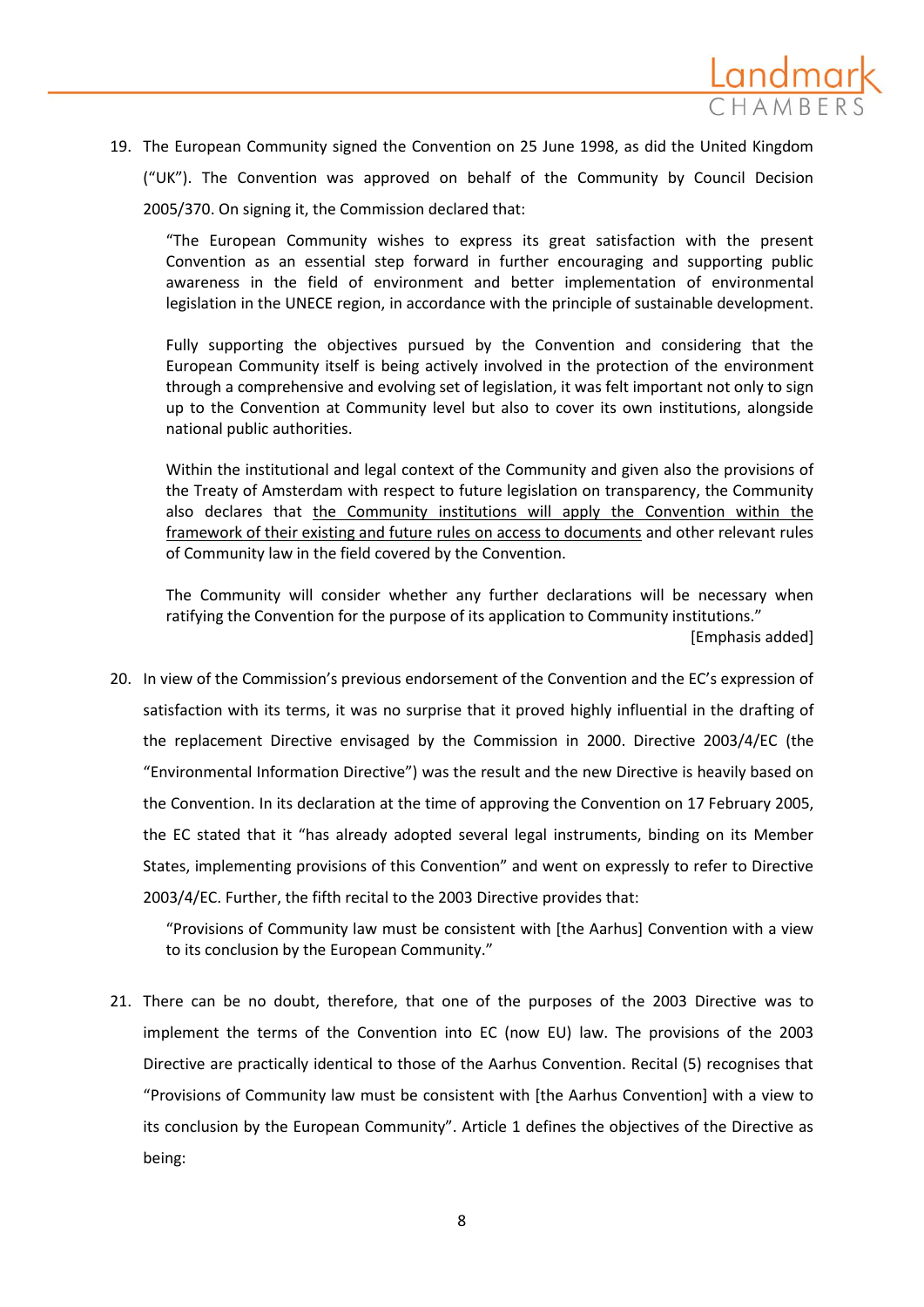

"(a) to guarantee the right of access to environmental information held by or for public authorities and to set out the basic terms and conditions of, and practical arrangements for, its exercise; and

(b) to ensure that, as a matter of course, environmental information is progressively made available and disseminated to the public in order to achieve the widest possible systematic availability and dissemination to the public of environmental information. To this end the use, in particular, of computer telecommunication and/or electronic technology, where available, shall be promoted."

- 22. Article 2 of the Directive includes the definitions, *inter alia*, of "environmental information" and "public authority" and is the equivalent of Article 2 in the Convention. Article 3 includes the basic principles of access to environmental information and is the equivalent of Article 4(1) and
	- (2) of the Convention. Article 3(1) provides that:

"Member States shall ensure that public authorities are required, in accordance with the provisions of this Directive, to make available environmental information held by or for them to any applicant at his request and without his having to state an interest."

- 23. Article 4 sets out the exceptions to the general principle in Article 3(1) and is the equivalent of Article 4(3) and (4) of the Convention.
- 24. The main distinctions are:

## *In the definition of "environmental information" in Article 2(1)*

- (1) The inclusion at Article 2(1)(a) of the words "including wetlands, coastal and marine areas" to qualify "natural sites";
- (2) The inclusion of a reference to "waste, including radioactive waste, emissions, discharges and other releases into the environment" in the list of factors at Article  $2(1)(b)$ ;
- (3) The inclusion of a reference to "the contamination of the food chain" at Article  $2(1)(f)$ , dealing with the state human health and safety;

## *In the definition of "public authority" in Article 2(2)*

- (4) A specific reference to "public advisory bodies" as being covered by the definition;
- (5) The granting of a discretion to Member States to exclude "bodies or institutions when acting in a judicial or legislative capacity" from the definition of "public authority" in Article 2(2) (as opposed to the automatic exclusion of such bodies in Article 2(2) of the Convention); and

#### *In the exceptions*

(6) The prohibition on refusal for reasons identified in Article  $4(2)(a)$ , (d), (f), (g) and (h) (broadly, confidential public authority proceedings, confidential commercial or industrial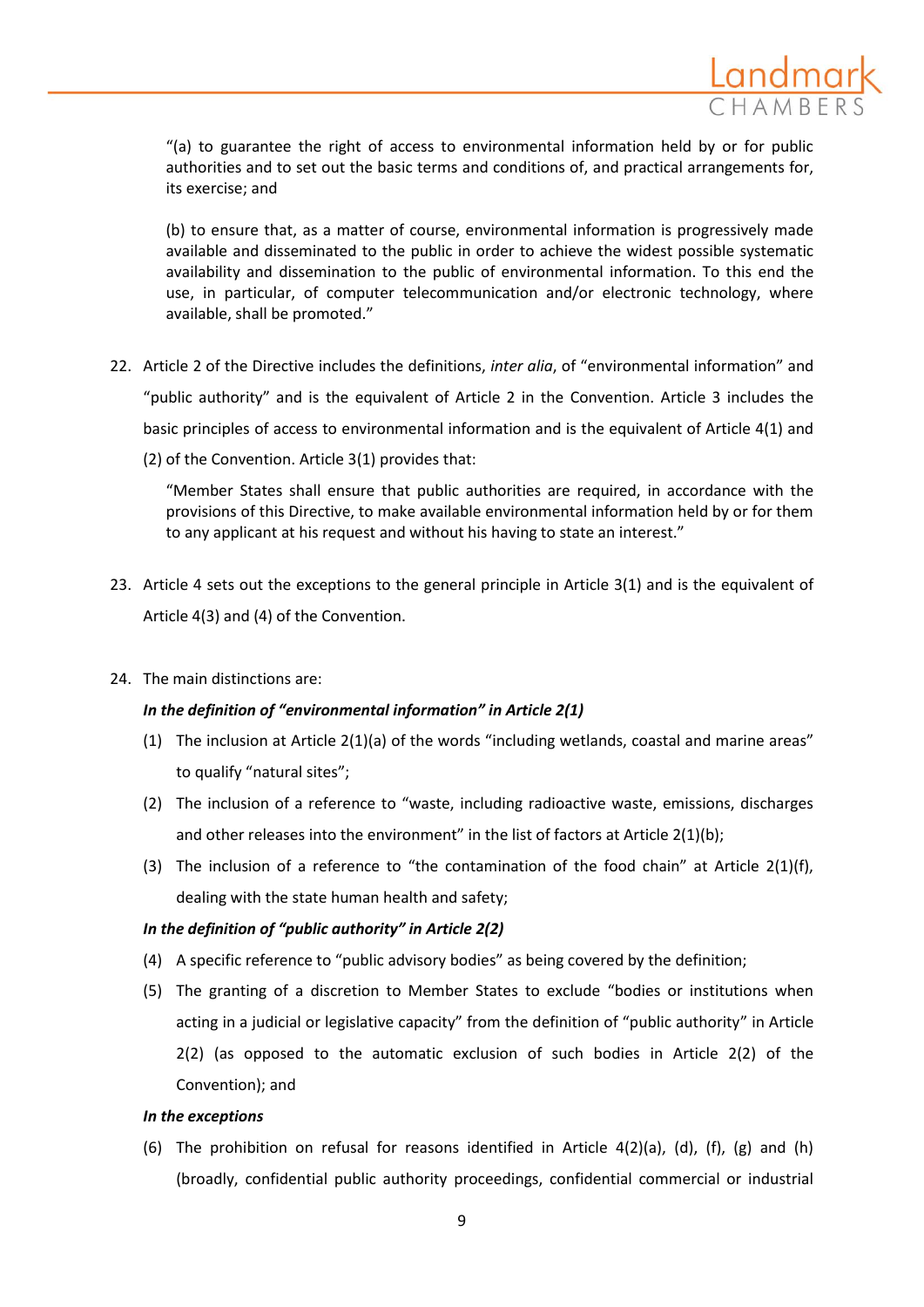

information, confidential personal data, protection of voluntarily supplied information and protection of the environment) where the request relates to information on emissions into the environment.

- 25. In addition, and reflecting the fact that the EC was itself a party to the Convention, the Convention also led to a Regulation dealing with the application of the Convention to the EC itself: Regulation 1367/2006. The 2006 Regulation applies the earlier Regulation 1049/2001 regarding public access to European Parliament, Council and Commission documents to applications for environmental information held by the Community institutions and does so by reference to the Aarhus Convention. As recital (3) states, "Provisions of Community law should be consistent with that Convention". Recital (4) further provides that "Provision should be made to apply the requirements of the Convention to Community institutions and bodies".
- 26. Recital (7) of the Regulation indicates an important extension of the scope of the Convention. It provides that:

"The Aarhus Convention defines public authorities in a broad way, the basic concept being that wherever public authority is exercised, there should be rights for individuals and their organisations. It is therefore necessary that the Community institutions and bodies covered by this Regulation be defined in the same broad and functional way. Under the Aarhus Convention, Community institutions and bodies can be excluded from the scope of application of the Convention when acting in a judicial or legislative capacity. However, for reasons of consistency with Regulations (EC) No 1049/2001 of the European Parliament and of the Council of 30 May 2001 regarding public access to European Parliament, Council and Commission documents, the provisions on access to environmental information should apply to Community institutions and bodies acting in a legislative capacity."

27. The objective of the Regulation, so far as access to environmental information is concerned, is

set out in Article 1, so far as is relevant, as follows:

"1. The objective of this Regulation is to contribute to the implementation of the obligations under the [Aarhus Convention] by laying down rules to apply the provisions of the Convention to Community institutions and bodies, in particular by:

- (a) guaranteeing the right of public access to environmental information received or produced by Community institutions or bodies and held by them, and by setting out the basic terms and conditions of, and practical arrangements for, the exercise of that right;
- (b) ensuring that environmental information is progressively made available and disseminated to the public in order to achieve its widest possible systematic availability and dissemination. To that end, the use, in particular, of computer telecommunication and/or electronic technology, where available, shall be promoted;
- (c) providing for public participation concerning plans and programmes relating to the environment;
- (d) granting access to justice in environmental matters at Community level under the conditions laid down by this Regulation.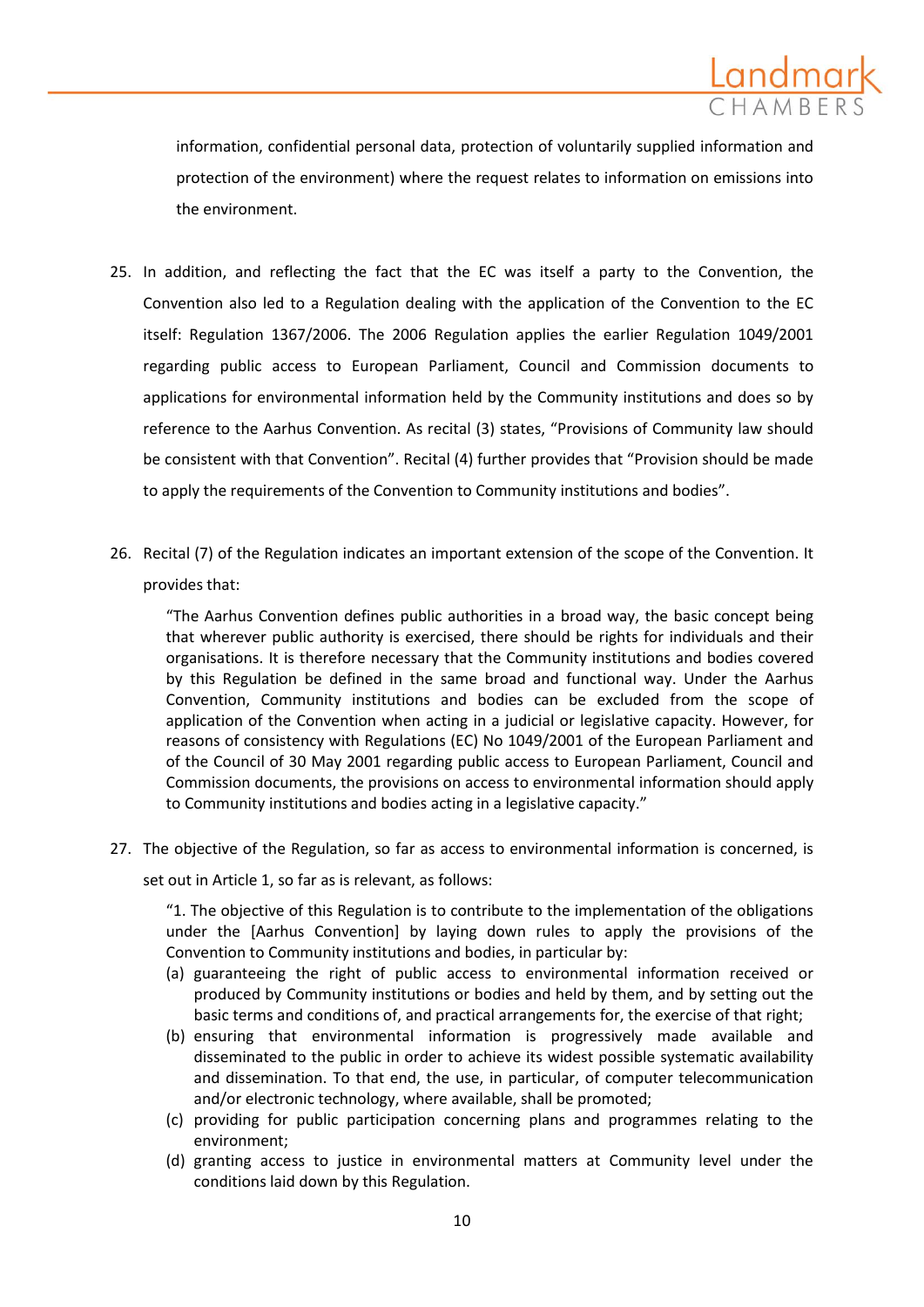

2. In applying the provisions of this Regulation, the Community institutions and bodies shall endeavour to assist and provide guidance to the public with regard to access to information, participation in decision-making and access to justice in environmental matters."

28. "Community institution or body" is defined in Article 2(1)(c) to mean:

"any public institution, body, office or agency established by, or on the basis of, the Treaty except when acting in a judicial or legislative capacity. However, the provisions under Title II shall apply to Community institutions or bodies acting in a legislative capacity"

29. "Environmental information" is defined in identical terms in Article 2(1)(d) as in Article 2(1) of

Directive 2003/4/EC. There is a specific obligation under Article 4 to collate and disseminate environmental information including in relation to "plans and programmes relating to the environment". That latter phrase is defined in Article 2(1)(c) to mean plans and programmes:

"(i) which are subject to preparation and, as appropriate, adoption by a Community institution or body;

(ii) which are required under legislative, regulatory or administrative provisions; and

(iii) which contribute to, or are likely to have significant effects on, the achievement of the objectives of Community environmental policy, such as laid down in the Sixth Community Environment Action Programme, or in any subsequent general environmental action programme.

General environmental action programmes shall also be considered as plans and programmes relating to the environment.

This definition shall not include financial or budget plans and programmes, namely those laying down how particular projects or activities should be financed or those related to the proposed annual budgets, internal work programmes of a Community institution or body, or emergency plans and programmes designed for the sole purpose of civil protection"

30. Article 3 is the mechanism by which the provisions of Regulation 1049/2001 are applied to any

request to a Community institution for environmental information. It provides that:

"Regulation (EC) No 1049/2001 shall apply to any request by an applicant for access to environmental information held by Community institutions and bodies without discrimination as to citizenship, nationality or domicile and, in the case of a legal person without discrimination as to where it has its registered seat or an effective centre of its activities."

31. Article 4 includes obligations in relation to the collection and dissemination of environmental information. Article 5 requires the Community institutions to ensures "insofar as is within their power […] that any information that is compiled by them, or on their behalf, is up-to-date, accurate and comparable". Article 6 provides guidance on the application of the exceptions in Article 4 of Regulation 1049/2001. It provides that: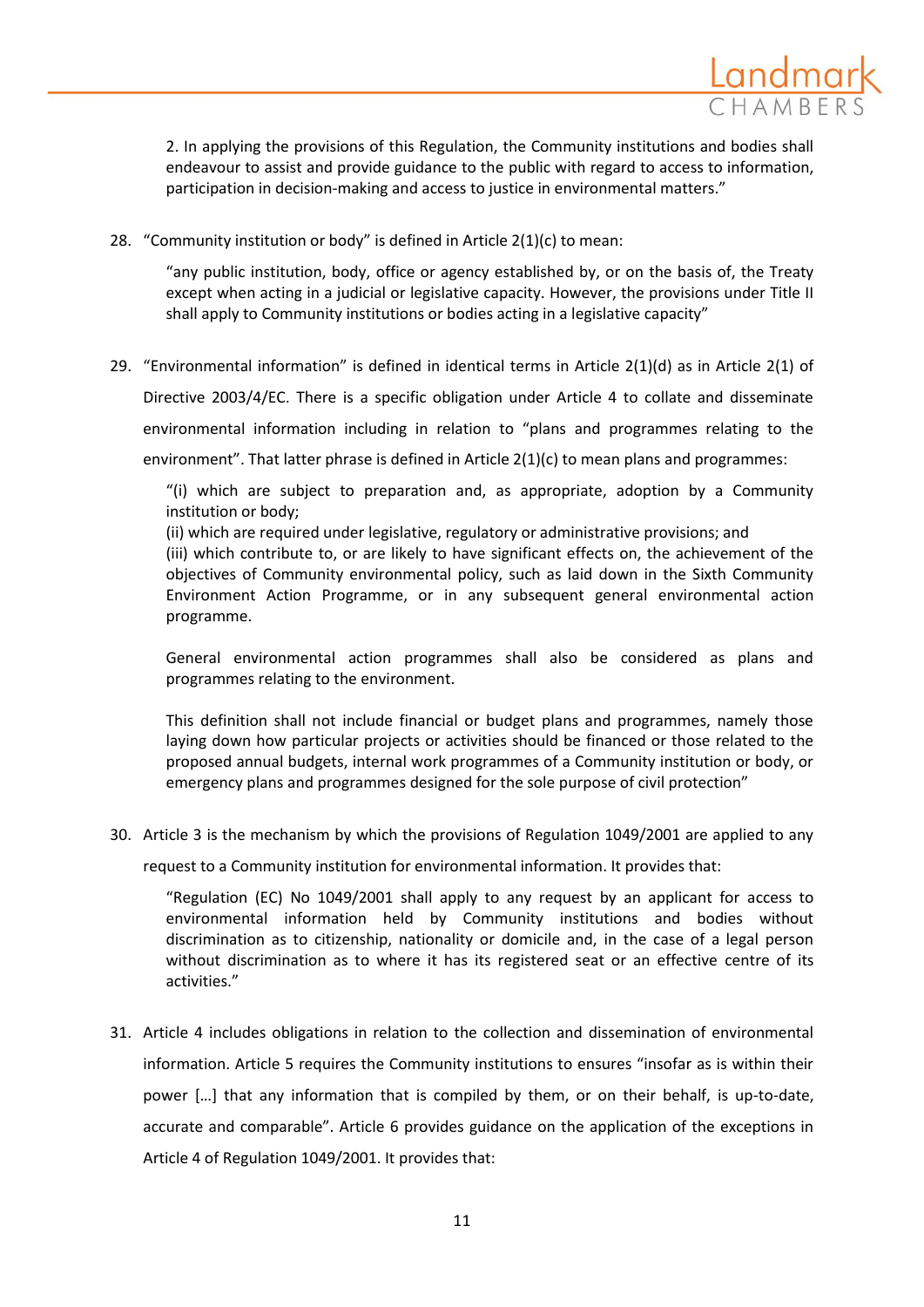

"1. As regards Article 4(2), first and third indents, of Regulation (EC) No 1049/2001, with the exception of investigations, in particular those concerning possible infringements of Community law, an overriding public interest in disclosure shall be deemed to exist where the information requested relates to emissions into the environment. As regards the other exceptions set out in Article 4 of Regulation (EC) No 1049/2001, the grounds for refusal shall be interpreted in a restrictive way, taking into account the public interest served by disclosure and whether the information requested relates to emissions into the environment.

2. In addition to the exceptions set out in Article 4 of Regulation (EC) No 1049/2001, Community institutions and bodies may refuse access to environmental information where disclosure of the information would adversely affect the protection of the environment to which the information relates, such as the breeding sites of rare species."

32. Article 2 of Regulation 1049/2001 provides for a general right of access to documents of the

Community institutions. It states, so far as is relevant, that:

"1. Any citizen of the Union, and any natural or legal person residing or having its registered office in a Member State, has a right of access to documents of the institutions, subject to the principles, conditions and limits defined in this Regulation.

2. The institutions may, subject to the same principles, conditions and limits, grant access to documents to any natural or legal person not residing or not having its registered office in a Member State."

33. "Document" is defined in Article 3(a) to mean:

"any content whatever its medium (written on paper or stored in electronic form or as a sound, visual or audiovisual recording) concerning a matter relating to the policies, activities and decisions falling within the institution's sphere of responsibility"

34. Article 4 sets out exceptions on the basis of which an institution "shall" refuse an application for

disclosure of a document. So far as is relevant, Article 4 provides as follows:

"1. The institutions shall refuse access to a document where disclosure would undermine the protection of:

- (a) the public interest as regards:
	- public security,
	- defence and military matters,
	- international relations,
	- the financial, monetary or economic policy of the Community or a Member State;
- (b) privacy and the integrity of the individual, in particular in accordance with Community legislation regarding the protection of personal data.

2. The institutions shall refuse access to a document where disclosure would undermine the protection of:

- commercial interest of a natural or legal person, including intellectual property,
- court proceedings and legal advice,
- the purpose of inspections, investigations and audits,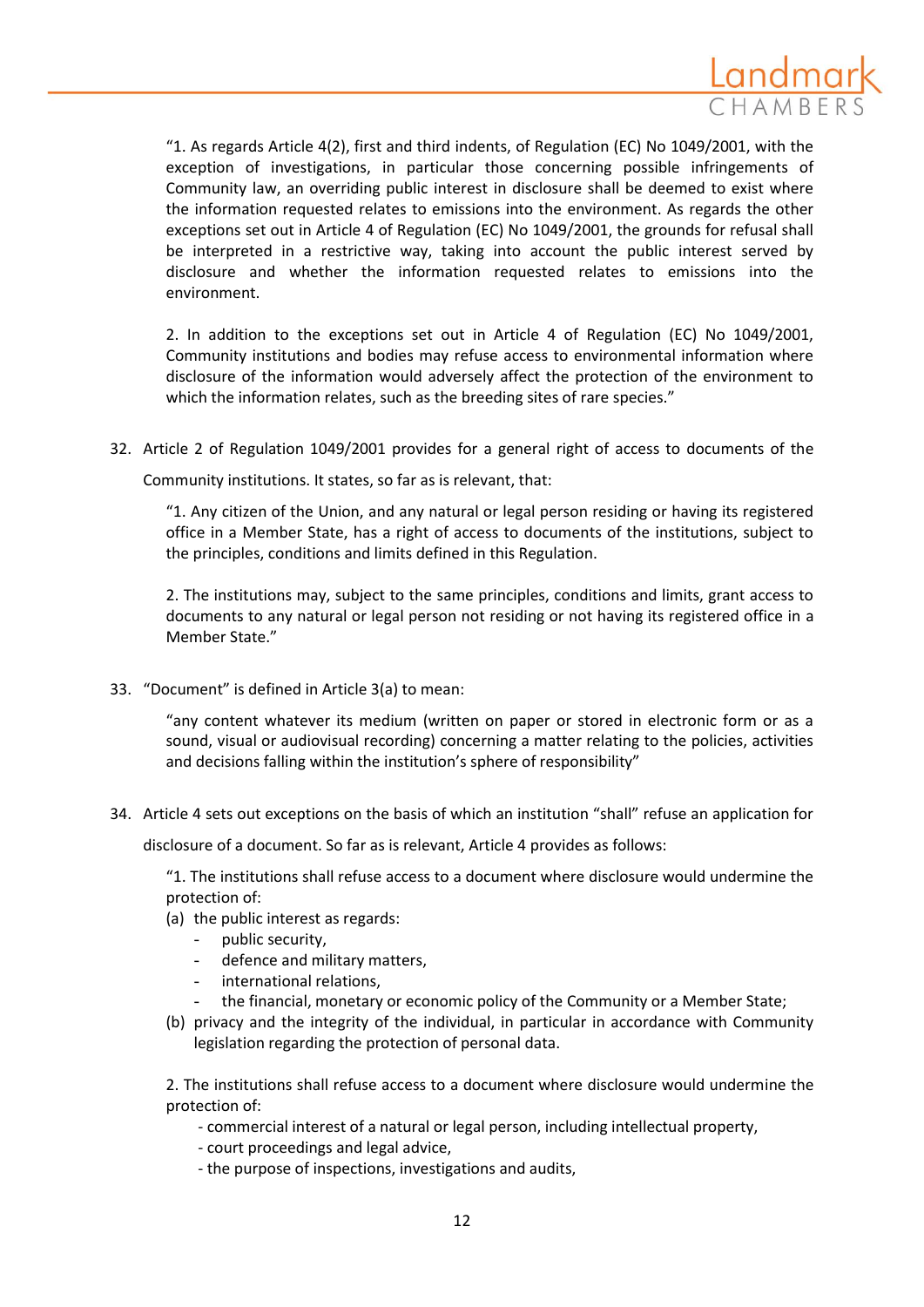

unless there is an overriding public interest in disclosure.

3. Access to a document, drawn up by an institution for internal use or received by an institution, which relates to a matter where the decision has not been taken by the institution, shall be refused if disclosure of the document would seriously undermine the institution's decision-making process, unless there is an overriding public interest in disclosure.

Access to a document containing opinions for internal use as part of deliberations and preliminary consultations within the institution concerned shall be refused even after the decision has been taken if disclosure of the document would seriously undermine the institution's decision-making process, unless there is an overriding public interest in disclosure."

- 35. By Article 4(5) Member States may request an institution not to disclose a document originating from that Member State without its prior agreement.
- 36. On a domestic level, the Environmental Information Directive is implemented by the Environmental Information Regulations 2004. They amount to a faithful implementation of the Directive. Regulation 2(1) explicitly states that "environmental information" has the same definition as in Article 2(1) of the Directive before setting out that definition. Regulation 2(2) defines a "public authority" to mean (a) government departments, (b) a public authority as defined in section 3 of the Freedom of Information Act 2000, (c) "any other body or person, that carries out functions of public administration" and (d) any other body or person under the control of a person in categories (a), (b) and (c) and who has public responsibilities relating to the environment, exercises functions of a public nature relating to the environment or provides public services relating to the environment.
- 37. Regulation 3(3) takes advantage of the discretion in Article 2(2) of the Directive and provides that the Regulations "shall not apply to any public authority to the extent that it is acting in a judicial or legislative capacity". By regulation 3(4) both Houses of Parliament are exempted from the application of the Regulations "to the extent required for the purpose of avoiding an infringement of the privileges of either House".
- 38. Regulation 4 enacts the dissemination provision in Article 7 of the Directive, whilst regulation 5 enacts the access to information provision in Article 3. The exceptions are set out in regulation 12. There is no specific reference to the requirement to interpret the exceptions "in a restrictive way" as set out in Article 4 of the Directive and Article 4(4) of the Convention. However,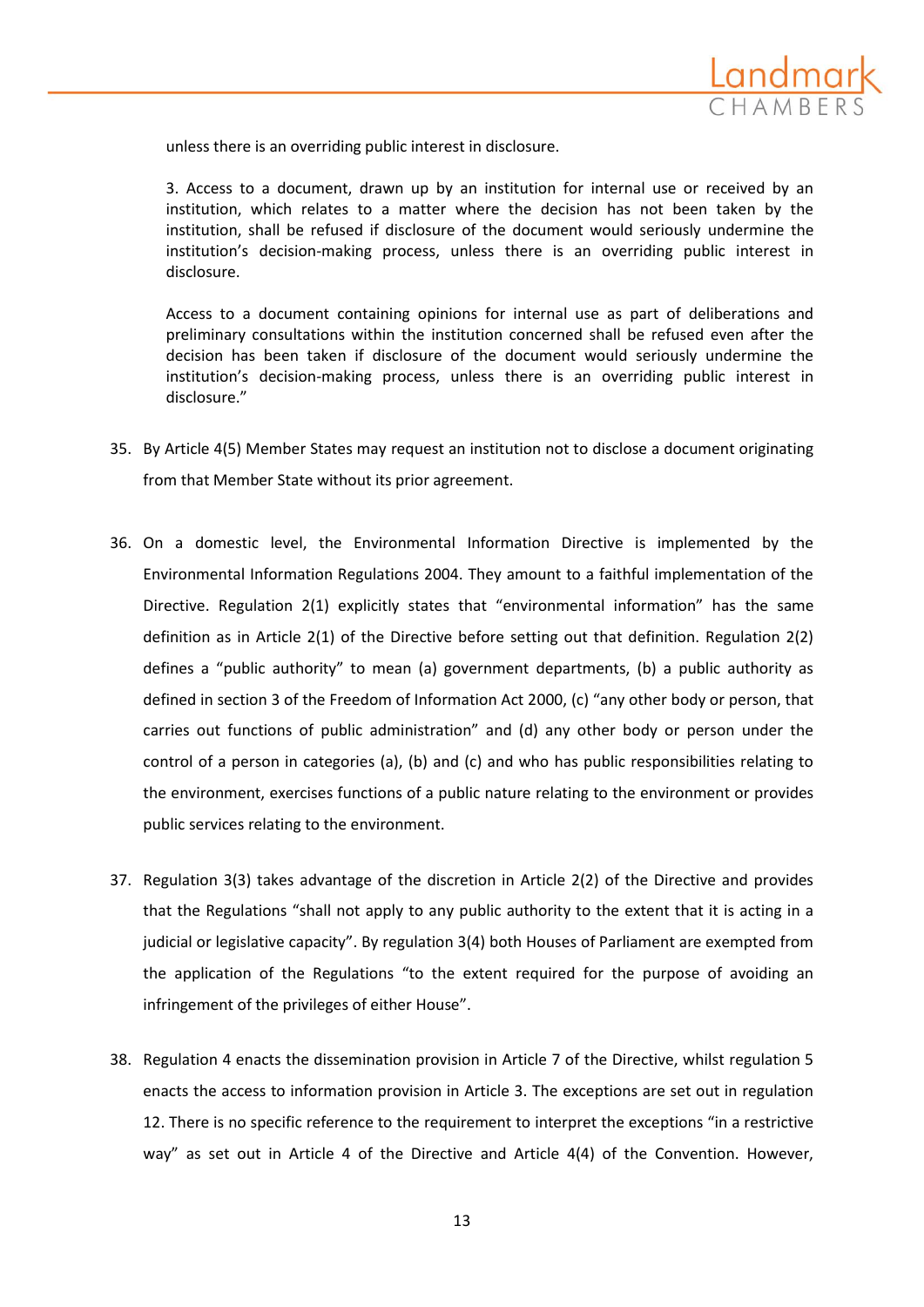

regulation 5(2) does provide that "A public authority shall apply a presumption in favour of disclosure". Furthermore, regulation 2(5) provides that:

"Except as provided by this regulation, expressions in these Regulations which appear in the Directive have the same meaning in these Regulations as they have in the Directive."

39. Accordingly, it is arguable that, even if the presumption in favour of disclosure in regulation 5(2) is not sufficient to import the restrictive interpretation requirement, regulation 2(5) means that the exceptions have to be interpreted in accordance with the restrictive approach in the Directive and Convention. There is no contrary indication in the text of the Regulations. In addition, the *Marleasing* approach<sup>9</sup> would apply to require the exceptions to be interpreted, so far as it is possible to do so, in accordance with the Directive. Accordingly, the same restrictive interpretation would apply. As regards the Convention, although, as an unincorporated international treaty, its provisions cannot be directly applied by domestic courts, they may be taken into account in resolving ambiguities in legislation intended to give it effect: *Morgan v. Hinton Organics (Wessex) Ltd* [2009] EWCA Civ 107, [2009] Env LR 30*, per* Carnwath LJ, giving the judgment of the Court of Appeal (Laws and Maurice Kay LJJ), at paragraph 22. Accordingly, to the extent that it might be said that there was any ambiguity in the exception provisions in the Regulations, recourse could be had to the Convention to assist in interpreting them.

## **Case-Law of the CJEU dealing with the Aarhus Convention**

- 40. The Directive is, broadly speaking, a faithful implementation of the Convention. In some respects, it goes further in supporting the principle of transparency and encouraging disclosure of environmental information. The result of this is that there are relatively few cases, either at the level of the CJEU or domestically, about the interaction of the Aarhus principles and EU or domestic law. In itself, that is indicative of the way that the Convention has been embraced by the EU and, subsequently, how the domestic system has faithfully reproduced the requirements of the Environmental Information Directive. Most of the cases that refer to the Convention do so in passing and are, in fact, about the principles of the Directive or domestic Regulations.
- 41. Nonetheless, there have now been a number of cases in the CJEU in particular which deal with the access to information provisions of the Aarhus Convention. There are five issues of particular interest which have arisen in the case-law:

<sup>&</sup>lt;sup>9</sup> Case C-106/89 *Marleasing SA v. La Comercial Internacional de Alimentacion SA* [1990] ECR I-4135.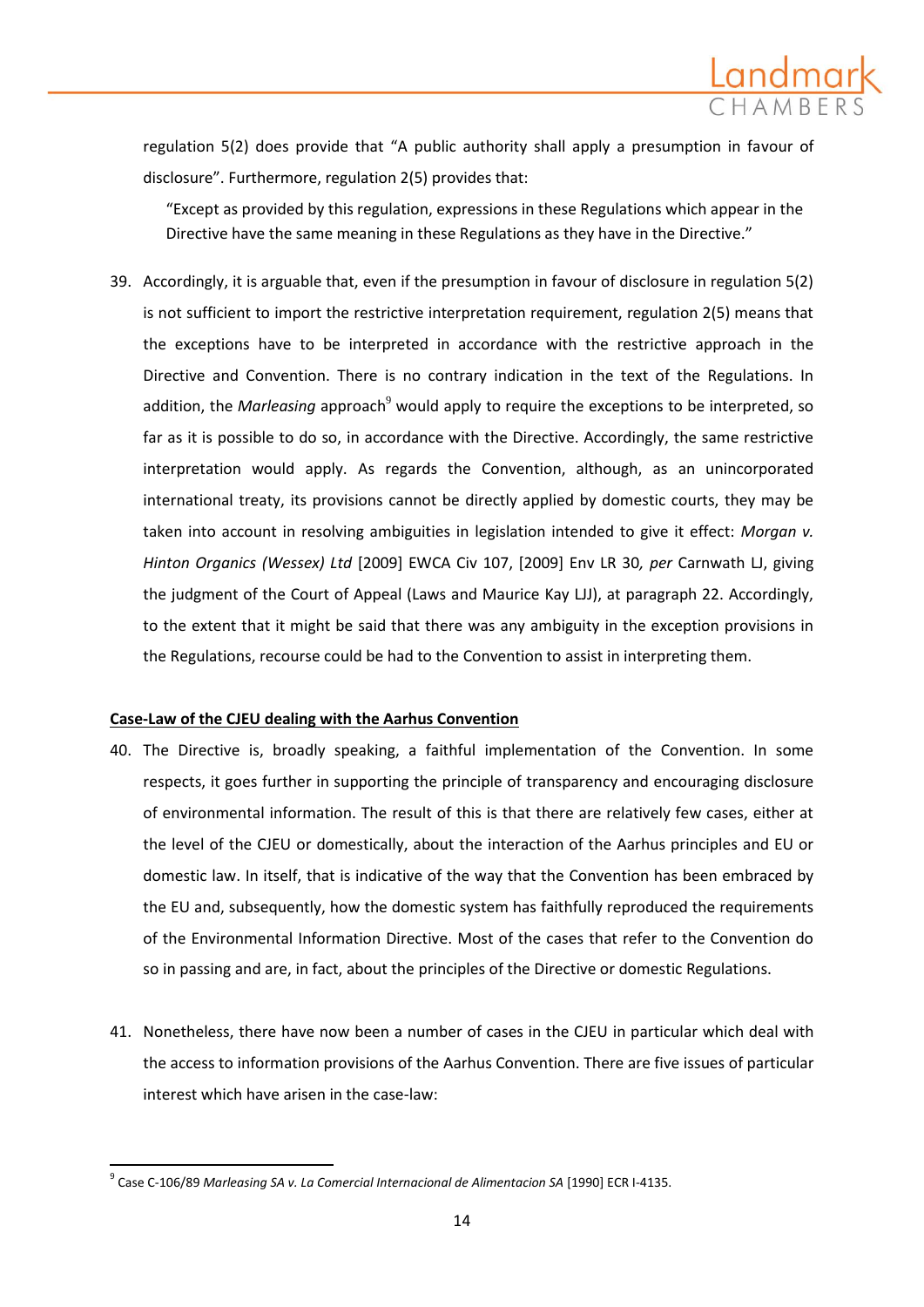

- (1) Scope of application of the Convention Case C-524/09 *Ville de Lyon v. Caisse des Dépôts et Consignations* [2011] Env LR 18;
- (2) Timing of assessment and balancing of public interest Case C-266/09 *Stichting Natuur en Milieu v. College voor de toelating van gewasbeschermingsmiddelen en biociden* [2011] Env LR 21;
- (3) Application of exceptions in cases covered by other EU legislation Case C-552/07 *Commune de Sausheim v. Pierre Azelvandre* [2009] ECR I-987;
- (4) Legislative capacity Case C-204/09 *Flachglas Torgau GmbH v. Germany* [2012] Env LR 26 and Case C-182/10 *Solvay v. Région Wallonne* [2012] Env LR 27; and
- (5) Cumulative exemptions Case C-71/10 *Office of Communications v. Information Commissioner* [2012] Env LR 7.

## *I Scope of application of the Convention – Ville de Lyon*

42. The *Ville de Lyon* case involved the interpretation of the detailed rules for access to information on greenhouse gas emission allowance trading held by administrators of national registries. The Ville de Lyon requested the Caisse des Dépôts et Consignations to communicate to it the volumes of the greenhouse gas emission allowances sold in 2005 by the operators of 209 urban heating sites throughout France. The Ville de Lyon contended that the information was useful to it for comparative purposes for the renegotiation of an agreement delegating a public service in respect of urban heating at a site in Lyon. The request was refused and although the French Committee on Access to Administrative Documents issued an opinion in favour of disclosure, the Caisse reiterated its refusal. The referring court referred a series of questions to the CJEU, one of which asked whether the information sought amounted to "information on emissions into the environment", within the meaning of Article 4 of the Environmental Information Directive, against which the "confidentiality of commercial or industrial information" could not be invoked as an exception. In answering the question, the CJEU had to consider whether the reporting of trading data was governed by one of the derogations in Article 4 of the Directive or by the provisions of Directive 2003/87, which established a scheme for greenhouse gas emission allowance trading, and Regulation 2216/2004, adopted pursuant to that Directive.

#### 43. The CJEU held, so far as is relevant, as follows:

"35. It should be noted as a preliminary point that, in adhering to the Aarhus Convention, the European Union undertook to ensure, within the scope of EU law, a general principle of access to environmental information held by the public authorities.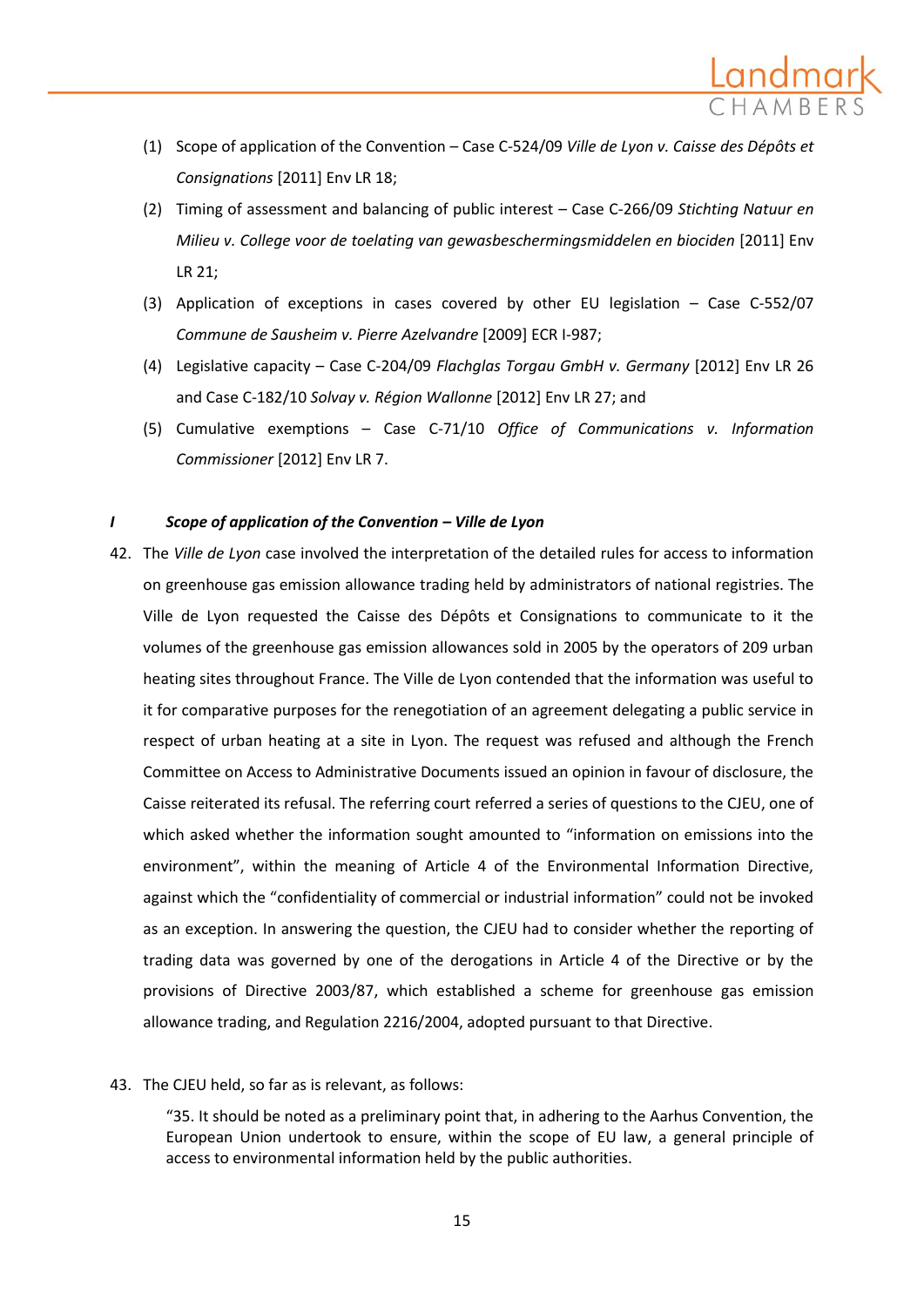

36. In adopting Directive 2003/4, the European Union intended to implement the Aarhus Convention by providing for a general scheme to ensure that any natural or legal person in a Member State of the European Union has a right of access to environmental information held by or on behalf of the public authorities, without that person having to show an interest.

37. In the scheme for emission allowance trading established in the European Union by Directive 2003/78, Article 17 thereof provides inter alia that decisions relating to the allocation of allowances to operators of installations authorised to emit greenhouse gases and the reports of emissions required under the greenhouse gas emissions permit and held by the competent authority are to be made available to the public in accordance with Directive 2003/4.

38. Although the EU legislature has thus integrated, within the context of Directive 2003/87, requirements on public access to that type of information, it did not thereby intend to make the reporting of all information or data having a connection with the implementation of Directive 2003/87 subject to the requirements of Directive 2003/4.

39. In that regard, it should be noted that the trading data requested by the Ville de Lyon does not come within the scope of Article 17 of Directive 2003/87, which refers to Directive 2003/4. That data is, however, referred to in Article 19 of Directive 2003/87, that is to say, data relating to transferred allowances, an accurate accounting of which is to be kept by the Member States in their respective national registries, of which the technical features and rules relating to the keeping, reporting and confidentiality of the information contained in those registries are determined by Regulation No 2216/2004.

40. Since Article 19 of Directive 2003/87 does not refer to Directive 2003/4 in the same way as in Article 17, it must be held that the EU legislature did not intend to make requests concerning trading data such as that at issue in the main proceedings subject to the general provisions of Directive 2003/4 but that, on the contrary, it sought to introduce, in respect of that data, a specific, exhaustive scheme for public reporting and confidentiality of that data."

- 44. This reasoning, which starts not with the Environmental Information Directive in order to determine whether the material should be disclosed, but rather examines how the trading data was to be characterised within the "specific, exhaustive scheme" for reporting and confidentiality in the greenhouse gas emissions allowance trading directive, is in stark contrast to the reasoning of Advocate General Kokott. Her Opinion, whose reasoning was not followed by the Court, focussed much more closely on the general applicability of the Environmental Information Directive and the Aarhus Convention.
- 45. Advocate General Kokott began by examining whether the information sought constituted "environmental information" within the meaning of that term in the Directive. She considered, at paragraph 28, that:

"The Court has held, with regard to the old Environmental Information Directive, Directive 90/313/EEC, that the legislature's intention was to make the concept of "information relating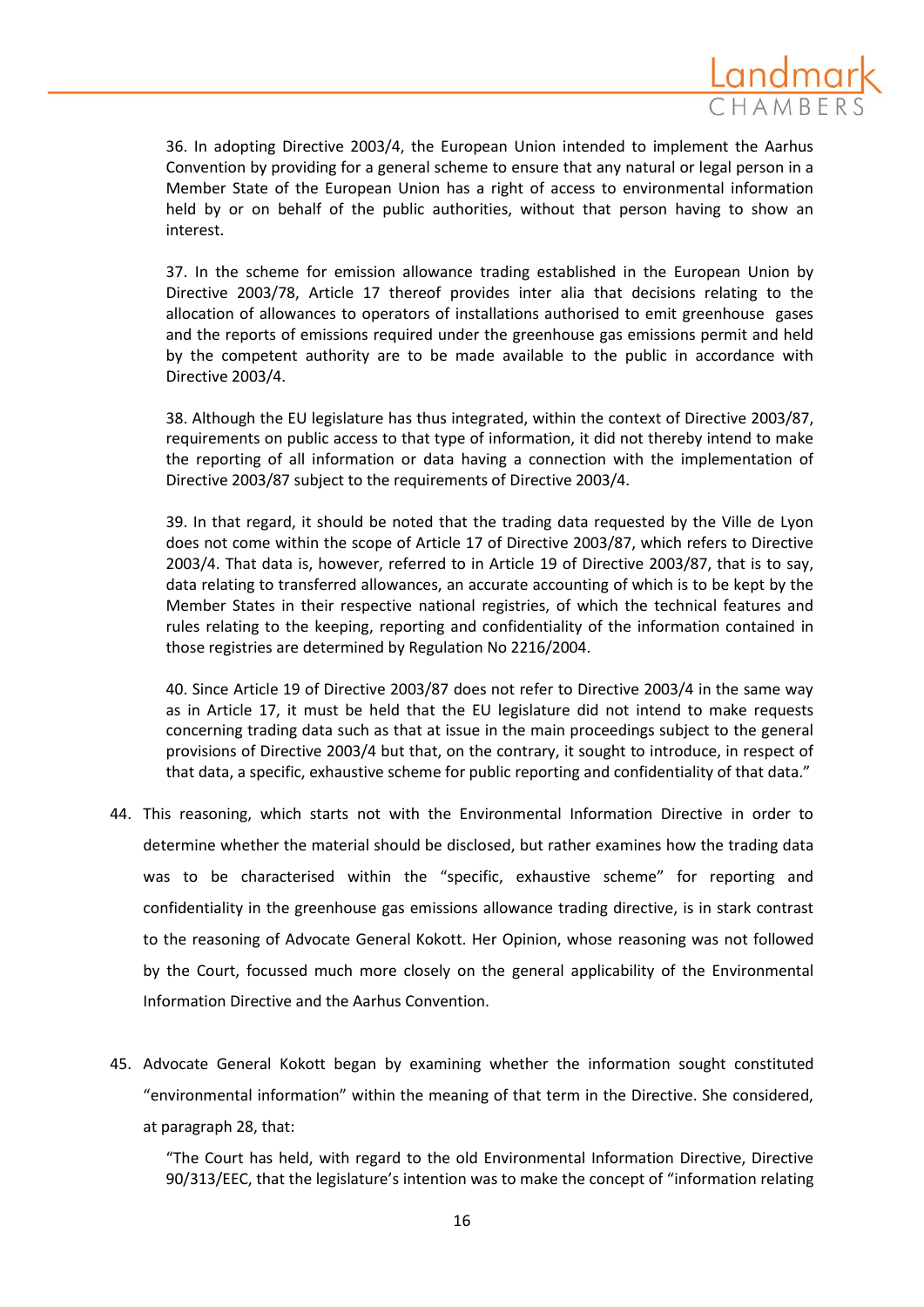

to the environment" a broad one. The Court considers the definition in Article 2(1) of the new Environmental Information Directive to be even wider and more detailed."

- 46. She further supported this part of her conclusion by reference to the Treaty of Amsterdam and Article 15 of the Treaty on the Functioning of the European Union, as well as the requirement in Article 42 of the Charter of Fundamental Rights providing for access to documents. Nonetheless, she noted that neither the old nor the new Environmental Information Directive was intended to provide an unlimited right of access to environmental information. To qualify, information had to fall within a specific category: paragraph 29.
- 47. The Advocate General considered that such information could qualify under Article 2(1)(b) of the Directive as information on factors likely to affect the atmosphere: paragraphs 34-42. She went on to consider whether the Environmental Information Directive applied at all or whether it was displaced by a "special law" in the form of Regulation 2216/2004. In so doing, she considered the interaction between the Convention and the Directive:

"64. Furthermore, the explanatory memorandum for the Commission proposal expressly states that Directive 2003/87 is intended to be consistent with the Aarhus Convention. This is mandatory in any case, since international agreements concluded by the Union prevail over provisions of secondary Community legislation. For that reason, secondary European Union legislation is to be interpreted as far as possible consistently with the Union's obligations under international law.

65. In so far as it is relevant in the present case, Article 4(4) of the Aarhus Convention corresponds to Article 4(2) of the Environmental Information Directive. To regard Regulation 2216/2004 as a *lex specialis* in relation to the Environmental information Directive would therefore lead to a departure from the Aarhus Convention."

- 48. Advocate General Kokott went on to use the Aarhus Convention Implementation Guide to assist in concluding that information on emissions allowance trading did not constitute information on emissions and so was not subject to the restricted exceptions in Article 4: paragraph 74. She ultimately concluded that, provided the interest in confidentiality presumed by Regulation 2216/2004 actually existed, there were not sufficient public interests in disclosure evident from the terms of the reference.
- 49. The approach of the Court and of the Advocate General are in stark contrast to each other. The Advocate General started by examining whether the information requested was capable of amounting to environmental information and then deciding whether there was anything to justify not applying the Environmental Information Directive. In so doing, she focused on the central role of the Aarhus Convention and the fact that it prevailed over secondary EU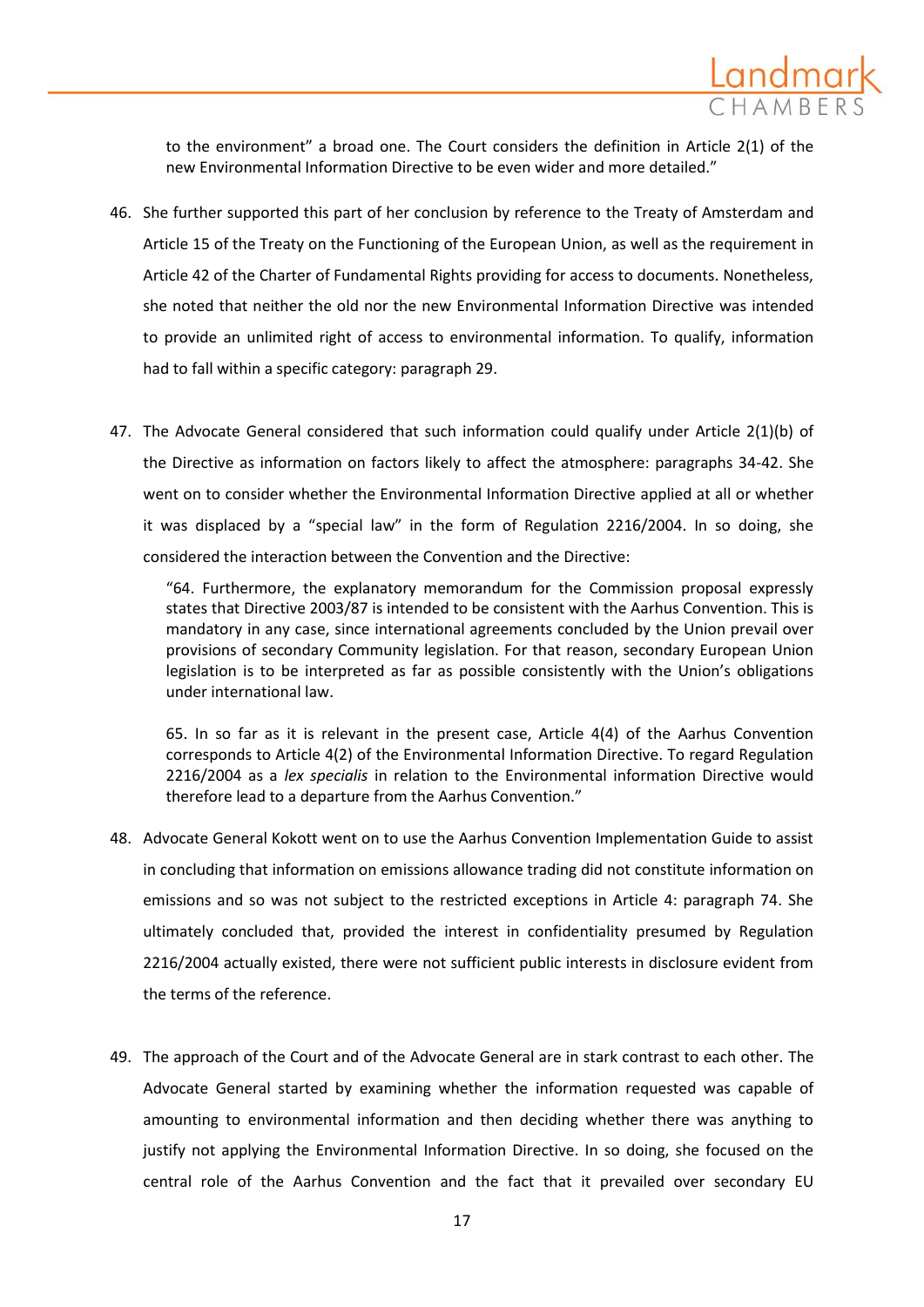

legislation. She also applied the principle that secondary EU legislation was to be interpreted consistently with the EU's obligations, so far as is possible. In this way, she achieved a result which remained faithful to Aarhus.

- 50. The Court, on the other hand, decided that Directive 2003/87 created a special and exhaustive code which displaced the Environmental Information Directive. Despite reiterating the importance of the Convention, it effectively side-lined it by providing an analysis based on whether the later Directive 2003/87 intended "to make requests ... subject to the general provisions of Directive 2003/4". It concluded that it did not.
- 51. The reasoning of the CJEU in the *Ville de Lyon* case does seriously call into question the general applicability of the Environmental Information Directive and the Aarhus Convention. Despite the high level rhetoric about the centrality of those instruments in the EU system, the effect of the judgment is to relegate them to a later and more specific provision.

#### *II Timing and balance – Stichting Natuur*

52. The *Stichting Natuur* case concerned the refusal to disclose studies and reports on field trials concerning residues and effectiveness of the substance propamocarb on lettuce. An initial issue concerned when the right of access to environmental information arose: was it at the time the request was made or at the time when the decision on disclosure was taken? This would determine whether the old or the new Environmental Information Directive applied. The CJEU held, at paragraph 34, that:

"Moreover, the right of access to environmental information can crystallise only on the date on which the competent authorities have to take a decision on the request which has been made to them. Only then, as the Advocate General observes in point 28 of her Opinion, do those authorities have to assess, in the light of all the factual and legal circumstances of the case, whether or not the information requested should be supplied."

53. The fact that the right does not crystallise until the decision is taken reflects the fact that whether there is a right of access will often depend on the balancing of competing interests. Hence, it is only when the balancing exercise has been carried out that the determination can be made as whether the information must be disclosed. Advocate General Kokott relied again on the principle that international agreements prevailed over the Community's secondary legislation: paragraph 41. Whilst she was of the view that the old Environmental Information Directive would not adequately have implemented the Convention in this regard, there was no such problem with the new one.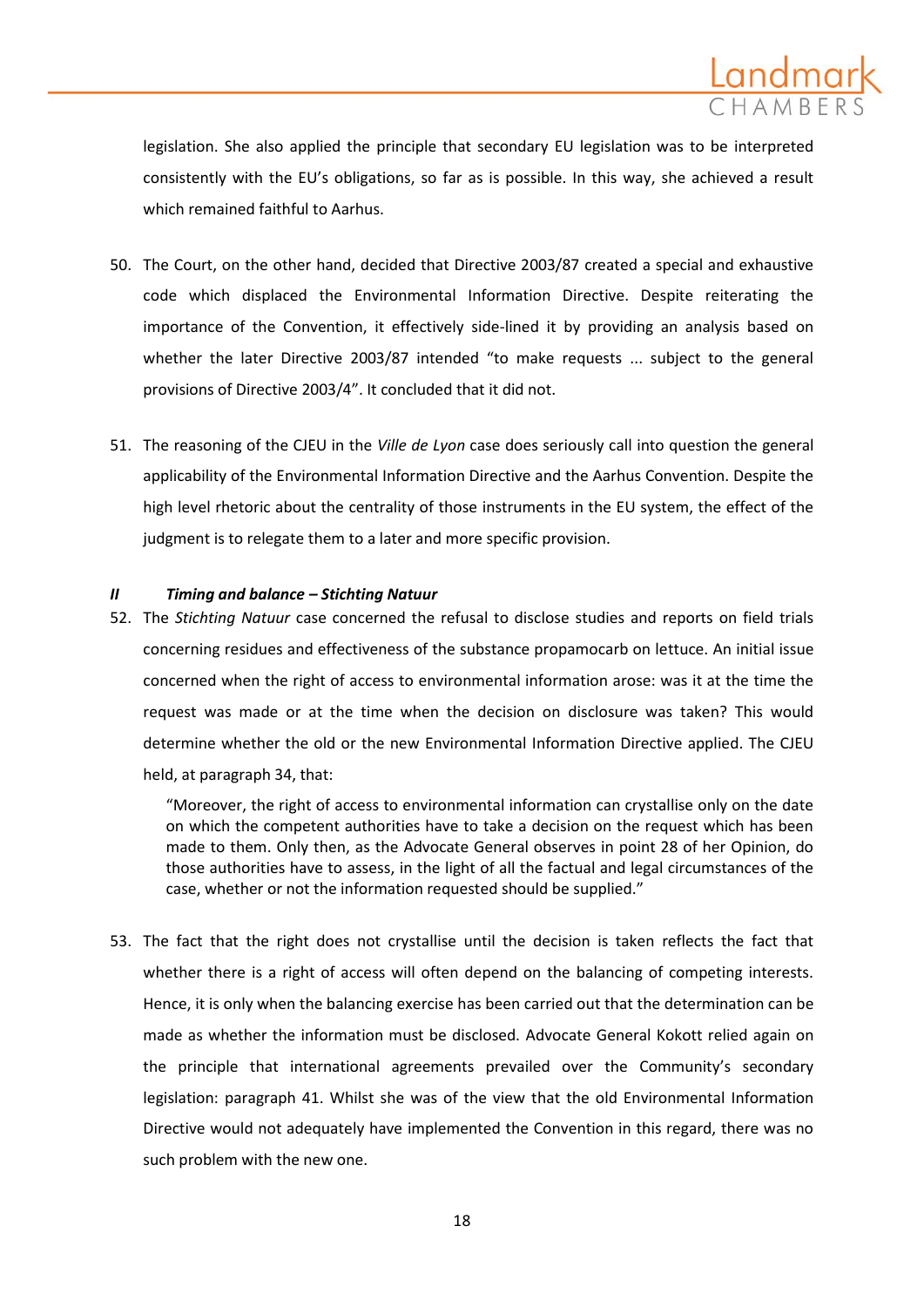

54. An additional issue which arose in the case was whether the balancing exercise prescribed by Article 4 of the Environmental Information Directive needed to be carried out in each particular case or whether it could be defined in a general measure adopted by the national legislature. The CJEU held that:

"56. It is apparent from the very wording of Article 4 of Directive 2003/4 that the European Union legislature prescribed that the balancing of the interests involved was to be carried out in every particular case.

57. Neither Article 14 of Directive 91/414 nor any other provision of Directive 2003/4 suggests that the balancing of the interests involved, as prescribed in Article 4 of Directive 2003/4, could be substituted by a measure other than an examination of those interests in each individual case.

58. That does not, however, prevent the national legislature from determining, by a general provision, criteria to facilitate that comparative assessment of the interests involved, provided only that that provision does not dispense the competent authorities from actually carrying out a specific examination of each situation submitted to them in connection with a request for access to environmental information made on the basis of Directive 2003/4."

55. So the balancing exercise must be carried out on an individual basis in every case, depending on the facts involved. But the national authorities are entitled to enact particular provisions to assist in making that assessment. The CJEU was not specific about the nature of any such provision but it could presumably include guidance on factors to be taken into account and the way that they should be balanced.

## *III Application of exceptions where other legislation applies - Sausheim*

56. The Sausheim case concerned a dispute over the refusal by the Commune de Sausheim to release to Mr Azelvandre prefectoral correspondence and planting records relating to deliberate test releases of genetically modified organisms ("GMOs"). Such releases were controlled under EU law by, first, Directive 90/220/EEC and, later, by Directive 2001/18. The latter Directive included notification requirements. It also provided for the disclosure of information relating to the description of the GMO, the identity of the notifier, the purpose of the release, the location of the release and the intended uses of the GMO. Mr Azelvandre requested information on releases, including their location, from the Communde de Sausheim. The Commune refused. The case was referred by the Conseil d'Etat. The Commune attempted to rely on the exception in the Environmental Information Directive for the protection of public order and security. The CJEU rejected that argument at paragraph 52:

"Concerning Directives 90/313 and 2003/4, it should be added that, as the Advocate General pointed out in point 56 of her Opinion, a Member State cannot invoke an exemption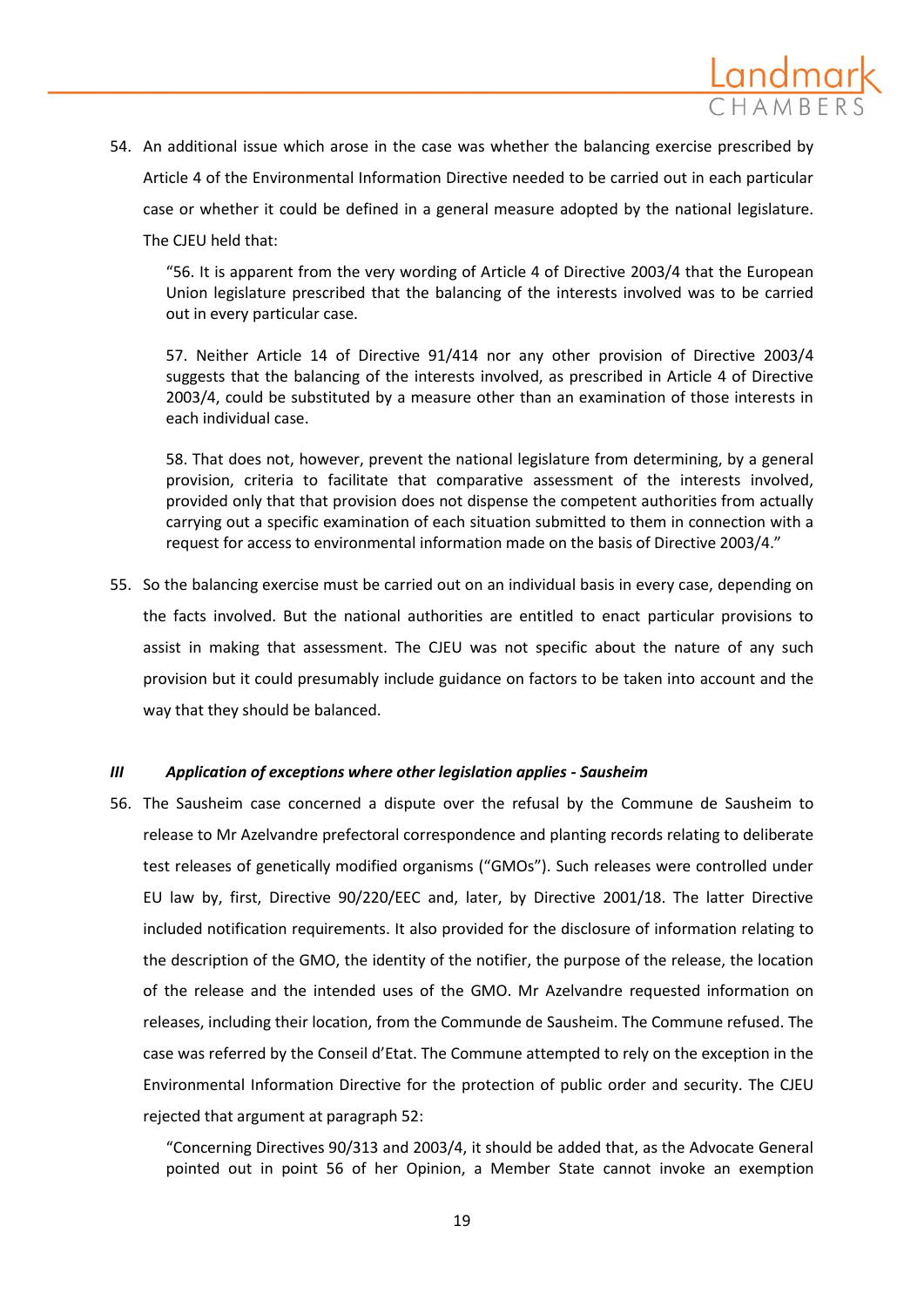

provision included in those directives in order to refuse access to information which should be in the public domain under the provisions of Directives 90/220 and 2001/18."

57. Advocate General Sharpston explained the position in more detail in her Opinion:

"55. The purpose of these directives is to provide access to information which *would not* otherwise be disclosed. It is not to provide a further basis for restricting public access to information which *would* otherwise be disclosed.

56. A Member State cannot invoke the provisions of Directives 90/313 and 2003/4 in order to refuse access to information which should be in the public domain under Directives 2001/18 and 90/220.

57. [...]

58. Where a Member State's authorities have more information than they are required to disclose under Directive 2001/18, Directive 90/313 becomes relevant. A request for access to such information may be made under the national provisions transposing Directive 90/313.

59. A Member State may, however, then invoke the reasons set out in Article 3(2) of Directive 90/313 in order to justify a refusal to disclose information as to the location of release, provided the other requirements of that article are met. Restriction on the grounds of public security (one of the grounds identified in Article 3(2)) would, in my view, cover circumstances in which the disclosure of the specific location of a release would lead to its unlawful destruction.

60. [...]

61. Where access to information is given, that may imply accepting some enhanced risk of lower security. It is and remains open to the Community legislator to adjust the balance between promoting the development of GMO crops and enhancing public access to environmental information if experience suggests that the present balance is unworkable."

58. *Sausheim* provides an interesting counterpoint to *Ville de Lyon*. Where the CJEU in *Ville de Lyon* gave preference to other secondary legislation over the Environmental Information Directive and the Convention, in *Sausheim* the Advocate General and the Court isolates the fundamental underlying principle of transparency and access to information and refuses to limit it by applying exceptions from the Directive which are not present in the specialised scheme under consideration. They further explain the role of the Directive and Convention in enabling disclosure where it would otherwise not occur. If there is already a specialist scheme for disclosure, then there is no need to apply the principles of the Directive.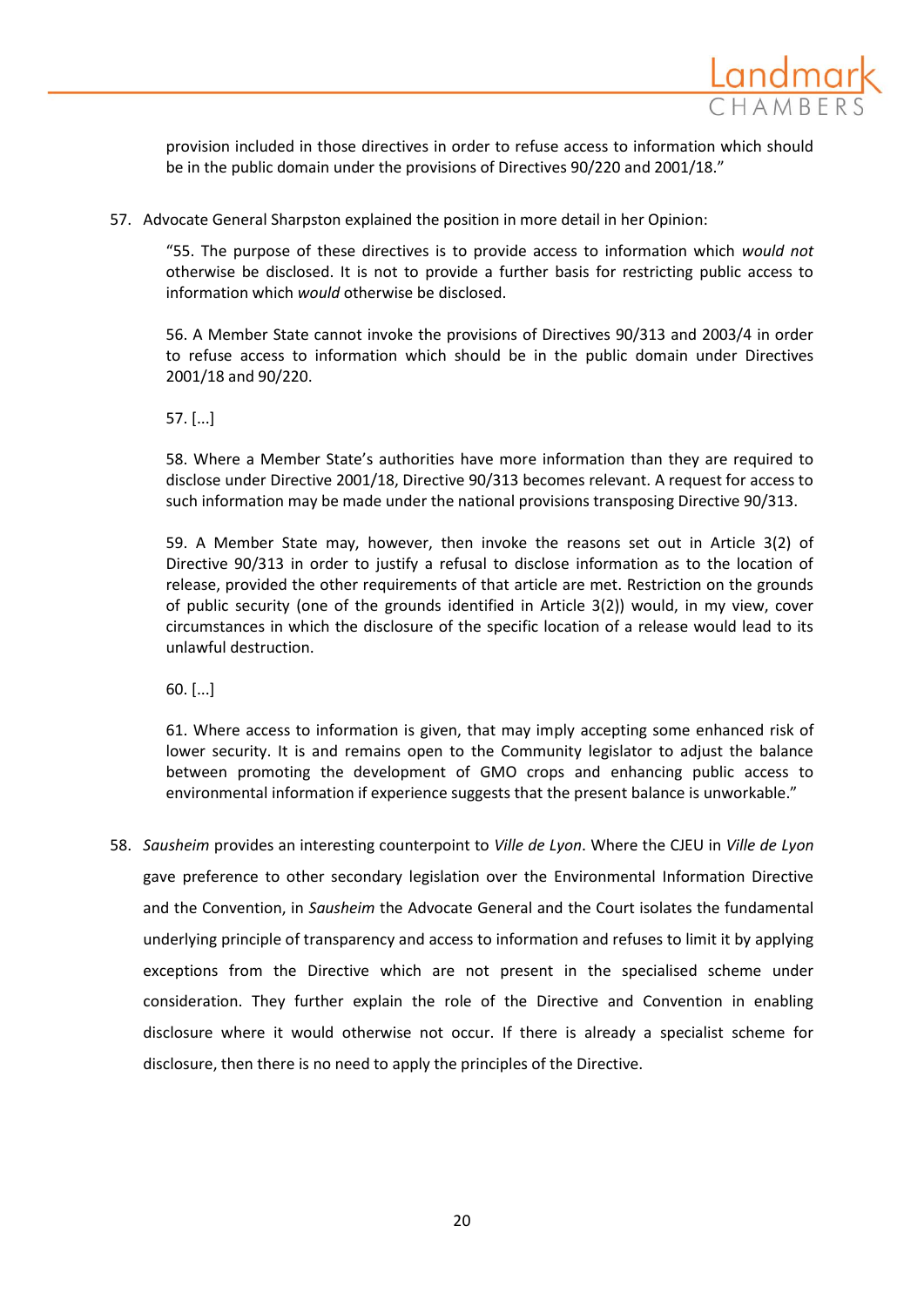

## *IV Legislative capacity – Flachglas and Solvay*

- 59. An area which has led to debate about the Environmental Information Directive and the Aarhus Convention on more than one occasion is the extent of the exception from the definition of a public authority of a body performing legislative functions. The issue arise in *Flachglas* as to whether Ministries were participating in the legislative process by tabling draft laws and giving opinions. Flachglas was seeking information about the conditions in which the German Federal Office for the Environment had adopted allocation decisions for emissions licences. To that end, it asked the Federal Ministry for the Environment, Protection of Nature and Reactor Safety to provide it with information relating to the legislative process in which a law was adopted and implemented. In particular, it asked for internal memoranda and comments produced by the Ministry and correspondence between it and the Federal Office for the Environment. It also relied on a passage from the UNECE document "The Aarhus Convention: An Implementation Guide".
- 60. The CJEU held as follows:

"34. It is apparent from the order for reference and from the written and oral submissions made to the Court that this question refers only to the legislative process *stricto sensu* and not to that leading to the adoption of a provision of a lower rank than a law.

35. In addition, Flachglas Torgau's argument based on the document published in 2000 by the [UNECE] must be rejected. [...]

36. Apart from the fact that that document's interpretation of the Aarhus Convention is not binding, art 8 of the Convention, to which it refers, in any event does not expressly mention the participation of public authorities in drafting "laws", so that an interpretation such as that adopted by that document cannot be derived from the wording of that article.

## [...]

40. It is apparent from both the Aarhus Convention itself and Directive 2003/4, the purpose of which is to implement the Convention in EU law, that in referring to "public authorities" the authors intended to refer to administrative authorities, since within States it is those authorities which are usually required to hold environmental information in the exercise of their functions.

41. In addition, art 2(2) of the Aarhus Convention expressly provides that the expression "public authorities" which it employs "does not include bodies or institutions acting in a judicial or legislative capacity", without restriction.

42. [...]

43. The purpose of the first sentence of the second subparagraph of art 2(2) of Directive 2003/4 is to allow Member States to lay down appropriate rules to ensure that the process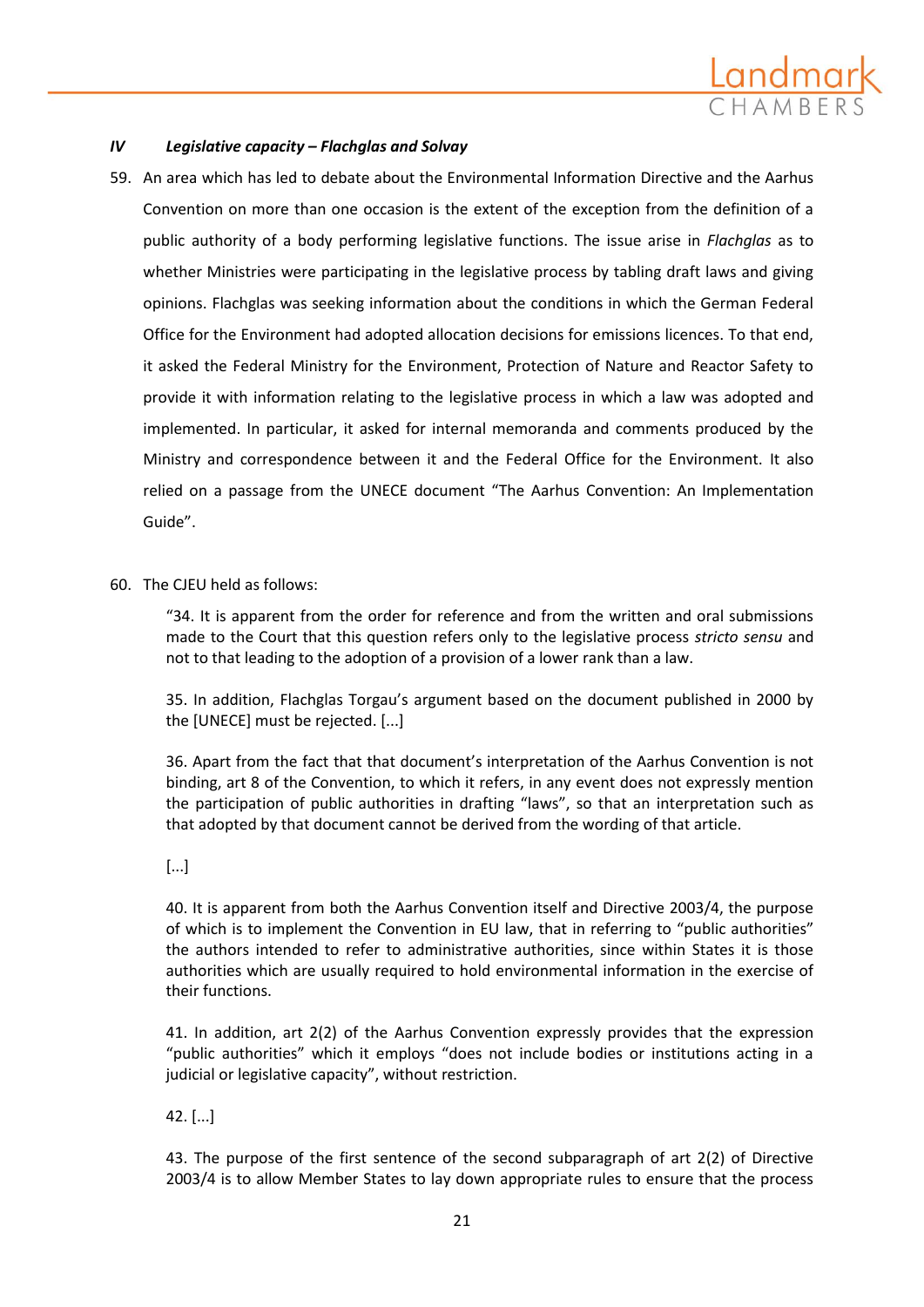

for the adoption of legislation runs smoothly, taking into account the fact that, in the various Member States, the provision of information to citizens is, usually, adequately ensured in the legislative process."

- 61. The CJEU considered that this pointed to a "functional interpretation" of the phrase "bodies or institutions acting in a [...] legislative capacity": paragraph 49. This was all the more justified in view of the fact that the legislative process would vary between Member States and a uniform approach was therefore needed. However, the CJEU limited the application of this broad approach to such institutions by finding that the option given to Member States not to regard those bodies as "public authorities" could no longer be exercised after the legislative process had ended: paragraph 58.
- 62. It is worth noting that in coming to similar conclusions, Advocate General Sharpston concluded that "In the event of ambiguity, therefore, the Directive should be interpreted so as to favour transparency and access to information, and any provision limiting its scope in that regard [...] should be construed strictly": paragraph 32. As to the utility of the Implementation Guide, the Advocate General considered that "Whilst not entirely valueless", the evidence in it "should not be viewed as in any way decisive": paragraph 58.
- 63. The Implementation Guide was again considered in *Solvay*. Two questions arose on reference to the CJEU. First, did Article 2(2) and Article 9(4)of the Aarhus Convention have to be interpreted in accordance with the guidance in the Implementation Guide? Secondly, did Article 2(2) of the Convention and Article 1(5) of Directive 85/337 (the "EIA Directive") exclude from the scope of the Convention and Directive, an act, such as a decree, which ratified planning environmental or works consents which had been granted by administrative authorities by giving them legislative status?
- 64. As to the first question, the Court held, at paragraph 27, that:

"While the Aarhus Convention Implementation Guide may thus be regarded as an explanatory document, capable of being taken into consideration if appropriate among other relevant material for the purpose of interpreting the Convention, the observations in the Guide have no binding force and do not have the normative effect of the provisions of the Aarhus Convention."

65. As to the second question, the Court referred to its case-law on article 1(5) of the EIA Directive. It concluded that there were two conditions for the exclusion of a project from the EIA Directive (at paragraph 31):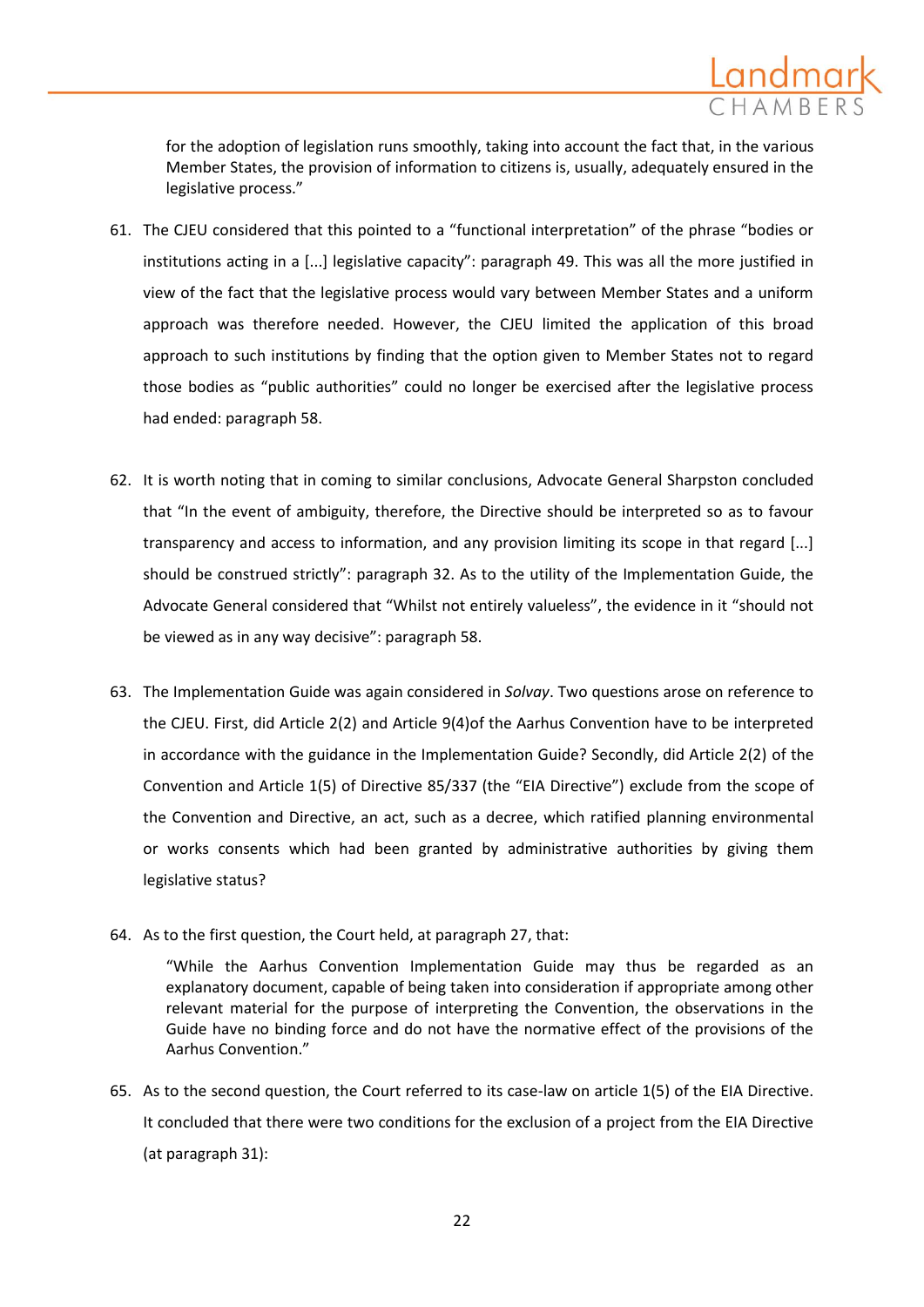

"The first requires the details of the project to be adopted by a specific act of legislation. Under the second, the objectives of the directive, including that of supplying information, must be achieved through the legislative process [...]".

- 66. The CJEU further concluded that this approach could be applied to Article 2(2) of the Aarhus Convention: paragraph 42. This was for two reasons. First, the content of the two provisions was substantially the same. Secondly, there was nothing that could be deduced from the object or scope of the Aarhus Convention that would preclude the Court from applying the same interpretation.
- 67. The approach of the Court in *Solvay* is, like that in *Flachglas*, a functional one. It recognises that there is a legitimate need for the process of law-making to run smoothly and that, in most Member States, this is done in such a way as to ensure adequate information is provided to the public in any event. But it still recognises the need for the objectives of the Environmental Information Directive to be achieved through the legislative process.

## *V Cumulative exemptions – Office of Communications*

- 68. This was a reference from the Supreme Court. The case arose from an application to the Office of Communications for more detailed information on the local of mobile phone mast stations. Some information was accessible through a website called "Sitefinder" but a request made to the Office asked for more details. This was refused on two grounds. First, disclosure of the information would adversely affect public security as it would involve disclosure of the location of sites used to provide police and emergency service radio networks which could then be used by criminals. Secondly, disclosure was said to have an adverse effect on the intellectual property rights of mobile phone operators.
- 69. The question was whether, in a case where each interest viewed separately was not sufficient to justify non-disclosure, it was necessary to conduct a second exercise by looking at the interests cumulatively. The matter reached the Supreme Court: [2010] 10 UKSC 3, [2010] Env LR 20. The Court was split as to the correct answer. The majority favoured the cumulative approach. The matter was referred to the CJEU.
- 70. The CJEU agreed with the majority. Its reasoning was as follows:

"27. It follows that the concept of "public interest served by disclosure", referred to in the second sentence of the second subparagraph of art 4(2) of that directive, must be regarded as an overarching concept covering more than one ground for the disclosure of environmental information.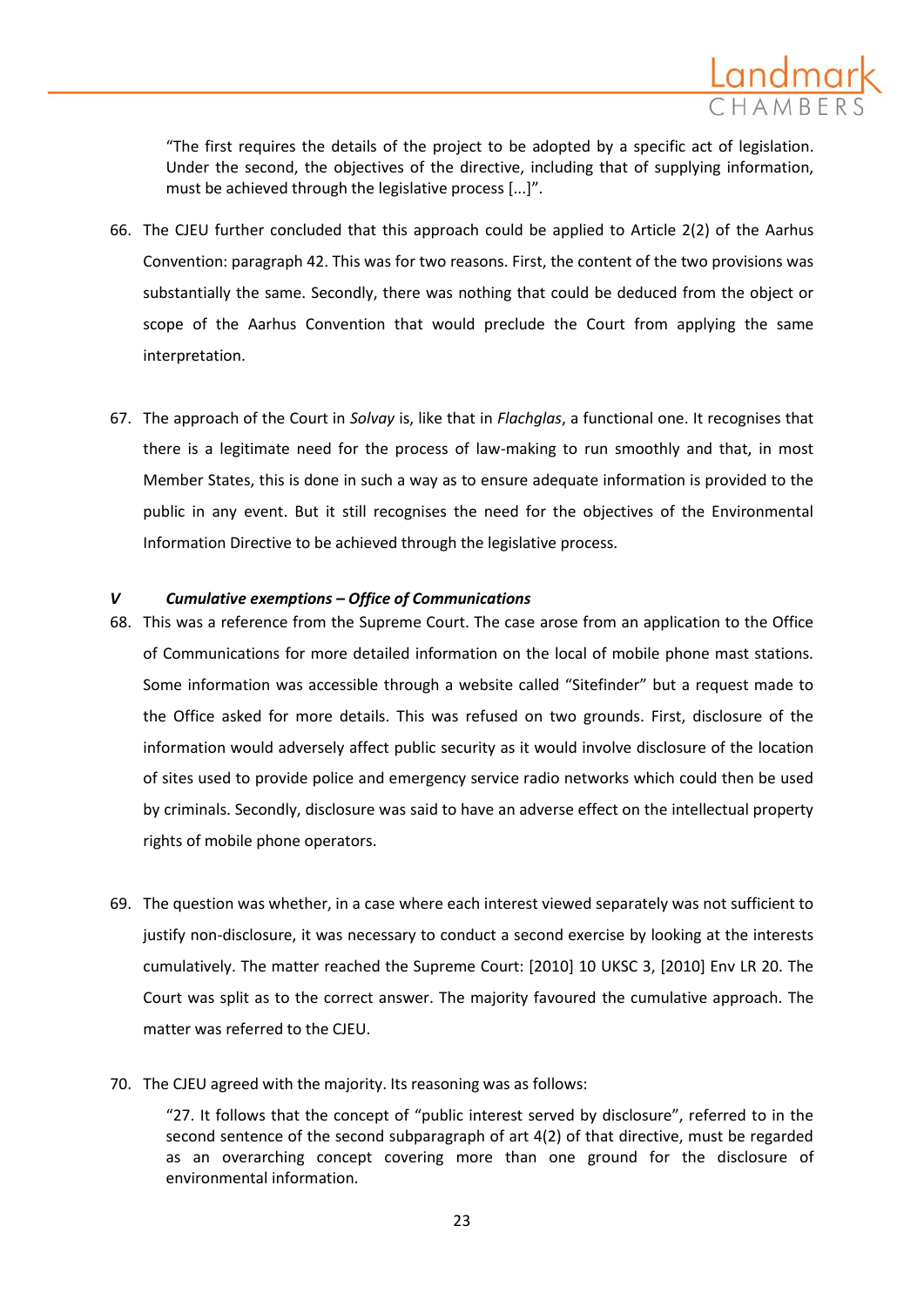

28. It must accordingly be held that the second sentence of the second subparagraph of art 4(2) is concerned with the weighing against each other of two overarching concepts, which means that the competent public authority may, when undertaking that exercise, evaluate cumulatively the grounds for refusal to disclose.

29. That view is not undermined by the emphasis placed in the second sentence of the second subparagraph of art 4(2) on the duty to weigh the interests involved "[i]n every particular case". Such emphasis is intended to stress that interests must be weighed, not on the basis of a general measure, adopted by the national legislature for example, but on the basis of an actual and specific examination of each situation brought before the competent authorities in connection with a request for access to environmental information made on the basis of Directive 2003/4 [...]."

71. One argument which had been raised against the cumulative approach was that this would involve introducing another exception to the Aarhus Convention. This was rejected at paragraph

31:

"It should also be pointed out that, since the various interests served by refusal to disclose relate, as in the case on the main proceedings, to the grounds for refusal set out in art 4(2) of Directive 2003/4, taking those interests into consideration cumulatively when weighing them against the public interests served by disclosure is not likely to introduce another exception in addition to those listed in that provision. If weighing such interests against the public interests served by disclosure were to result in a refusal to disclose, it would need to be acknowledged that that restriction on access to the information requested is proportionate and accordingly justified in the light of the overall interest represented jointly by the interests served by refusal to disclose."

72. Accordingly, the concept of "public interest" is a broad overarching one. It is not limited to a strict, individualised examination of the particular public interests against disclosure. The matter is, instead, a more broad-based – and classically judicial – exercise in the balancing of competing factors. Since the interests which are weighed cumulatively are all individually recognised in the Convention in any event, there is no question of this process introducing a new exception to the Convention.

## **Domestic Case-Law**

73. Whilst the domestic courts have now grappled with the provisions of Aarhus on a number of occasions insofar as they concern access to justice and public participation, they have not really engaged in the same way with the environmental information provisions. As with the limited CJEU case-law, that is understandable given faithful implementation of Aarhus and the Environmental Information Directive in the Environmental Information Regulations.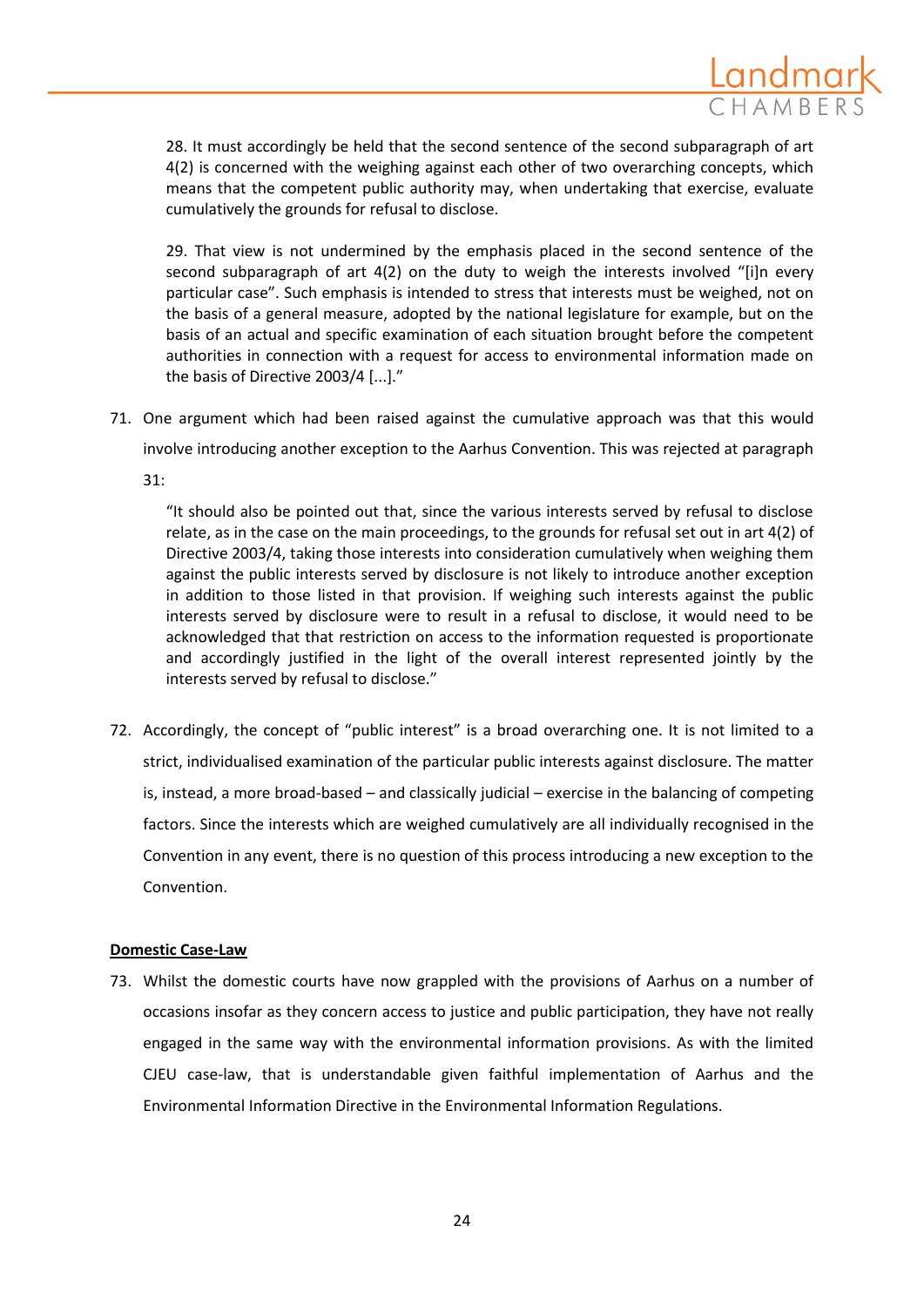

- 74. There are however, three cases of interest in which the provisions of Aarhus on access to information did feature, albeit in the background.
- 75. The first is the *Office of Communications* case discussed above. As indicated, the CJEU has now given its answer and has favoured the approach of the majority, allowing for consideration of cumulative grounds of refusal to disclose in determining where the public interest lies. Of interest in the Supreme Court's judgment at the time it made the reference is the minority's concentration of the text of Article 4 of the Aarhus Convention and the use of the word "or" to distinguish between different grounds for refusal. The minority considered that this was consistent with the text of the Directive and, therefore, showed that the correct approach was one of disaggregation as opposed to accumulation.
- 76. The second case is *Birkett v. Department for Environment, Food and Rural Affairs* [2011] EWCA Civ 1606, [2012] 2 CMLR 5. Mr Birkett was the founder of the Campaign for Clean Air in London. He made a request for information to Defra, relating to discussions between the previous Government and the Mayor of London on matters of air pollution and the compliance of the United Kingdom with EU air quality laws. The Department refused the request relying on the exemption in the Environmental Information Regulations for the disclosure of internal communications. Mr Birkett asked the Information Commissioner for a decision and he ordered the disclosure of the material. The Department appealed to the First-tier Tribunal (General Regulatory Chamber) (Information Rights) (the "FTT"). It continued to rely on the exemption for internal communications. However, it also raised for the first time the fact that some of the material was subject to legal advice privilege and so relied on the exemption for disclosure having an adverse effect on the course of justice, the ability of a person to receive a fair trial or the ability of the public authority to conduct an inquiry of a criminal nature and confidentiality provided by law. The question was whether it could rely on new grounds at that stage.
- 77. The FTT held that there was no good reason for the Department to rely on the new points at that stage and refused to consider them. The Department appealed to the Upper Tribunal, where the case was joined with an appeal involving the Home Office raising a similar issue. The Upper Tribunal accepted the Respondent's submissions. Only the Defra case proceeded to the Court of Appeal.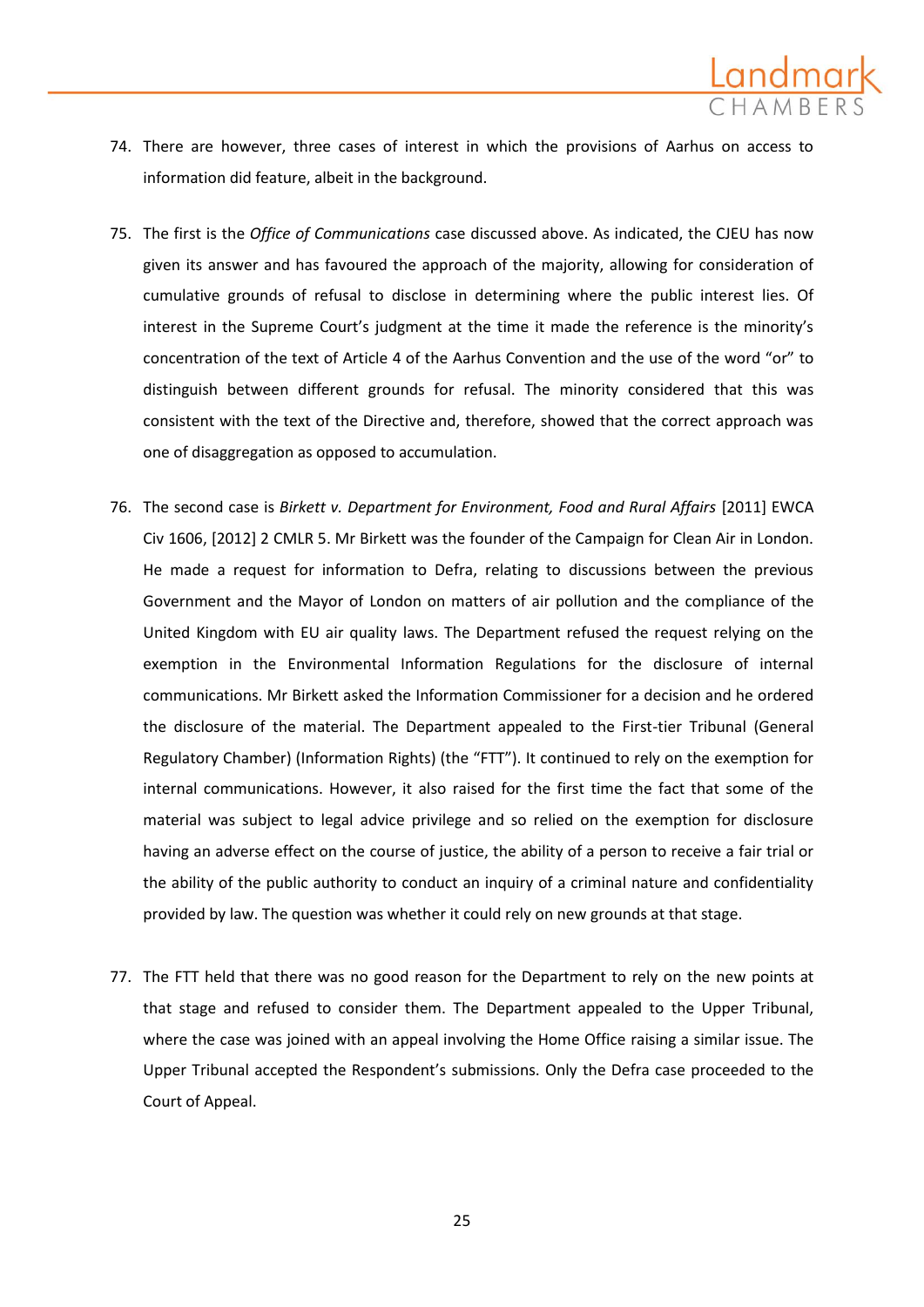

78. Sullivan LJ, giving the main judgment (with whom Carnwath and Lloyd LJJ agreed) recalled the relationship between the Convention and the Directive. He then rejected the argument that a purposive interpretation of the Directive indicated that new grounds could not be relied on after the initial decision or review. He continued:

"20. A purposive approach to the interpretation of the Directive must consider the Directive as a whole. Three features of the environmental information regime are immediately apparent:

- (1) The relatively short time within which the initial decision to release, or to refuse to release (with reasons) must be made.
- (2) The broad scope of the review process under Article 6.
- (3) The balance that has to be struck between the public interest in the prompt release of environmental information and the need to avoid harm to the other important public interests listed in Article 12(2).

21. All three points are interrelated. The Directive does not proceed upon the unlikely premise that within such a tight timescale the public authority will always "get it right the first time", hence the review process provided for by Article 6. While some decisions may be relatively straightforward, the question whether some information, and if so how much of that information, falls within one or more of the exceptions may well be a question of some complexity. Are documents protected by legal advice or litigation privilege, are there intellectual property rights in certain information, etc.? The exceptions are concerned with important public interests."

- 79. The appeal was accordingly dismissed.
- 80. Finally, in *Smartsource v. Information Commissioner* [2010] UKUT 415 (AAC), the Upper Tribunal had to consider the whether a privatised water company was a "public authority" for the purposes of the Environmental Information Regulations. The Tribunal confirmed that the Regulations were designed to give effect to the UK's obligations under the Aarhus Convention as well as under the Environmental Information Directive: paragraphs 23 and 26. The case is of interest for its detailed analysis of the application of the public authority test and the examination of whether the privatised water companies in question met that test.

## **Conclusion**

81. It is evident that the Aarhus Convention has had a profound impact on both EU and domestic law on access to environmental information. It was instrumental in the formulation at the EU level of the contemporary legal framework for dealing with such requests which has been faithfully transposed into domestic law. The fact that the EU has embraced the Aarhus Convention so fully explains the absence of large numbers of cases analysing the interaction of